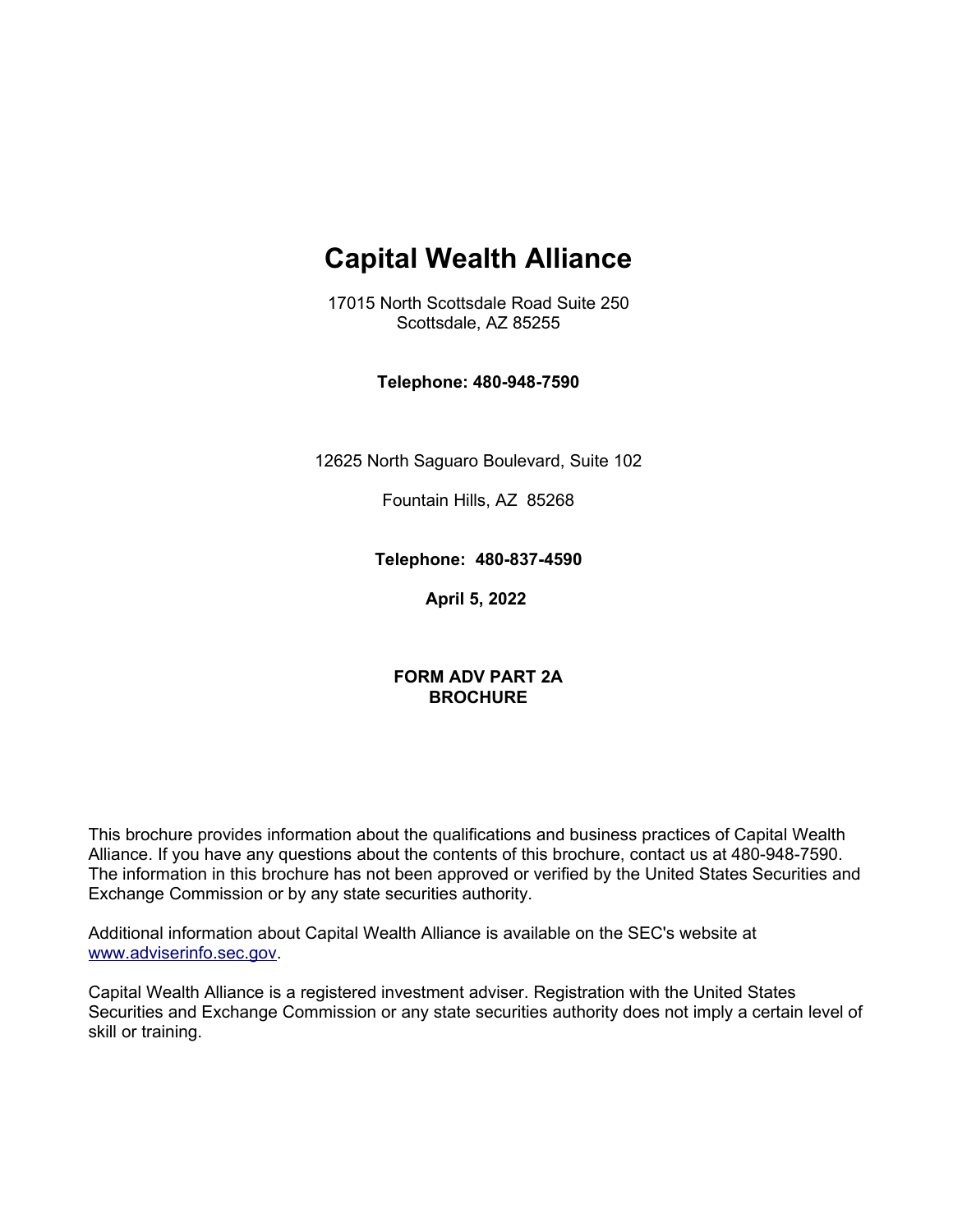# <span id="page-1-0"></span>**Item 2 Summary of Material Changes**

Form ADV Part 2 requires registered investment advisers to amend their brochure when information becomes materially inaccurate. If there are any material changes to an adviser's disclosure brochure, the adviser is required to notify you and provide you with a description of the material changes.

As of the last annual update of this Brochure dated March 8, 2021, We amended Item 18 to disclose that we received funds from the Paycheck Protection Program ("PPP") through the U.S. Small Business Administration, which was part of the economic relief provided under the Coronavirus Aid, Relief, and Economic Security (CARES) Act. We used the PPP funds as permitted by the CARES Act. We subsequently satisfied the terms of the loans and have therefore removed the disclosure from Item 18.

Also, we have updated our disclosure brochure to include the acknowledgement of our fiduciary status as required by a recently adopted Department of Labor rule.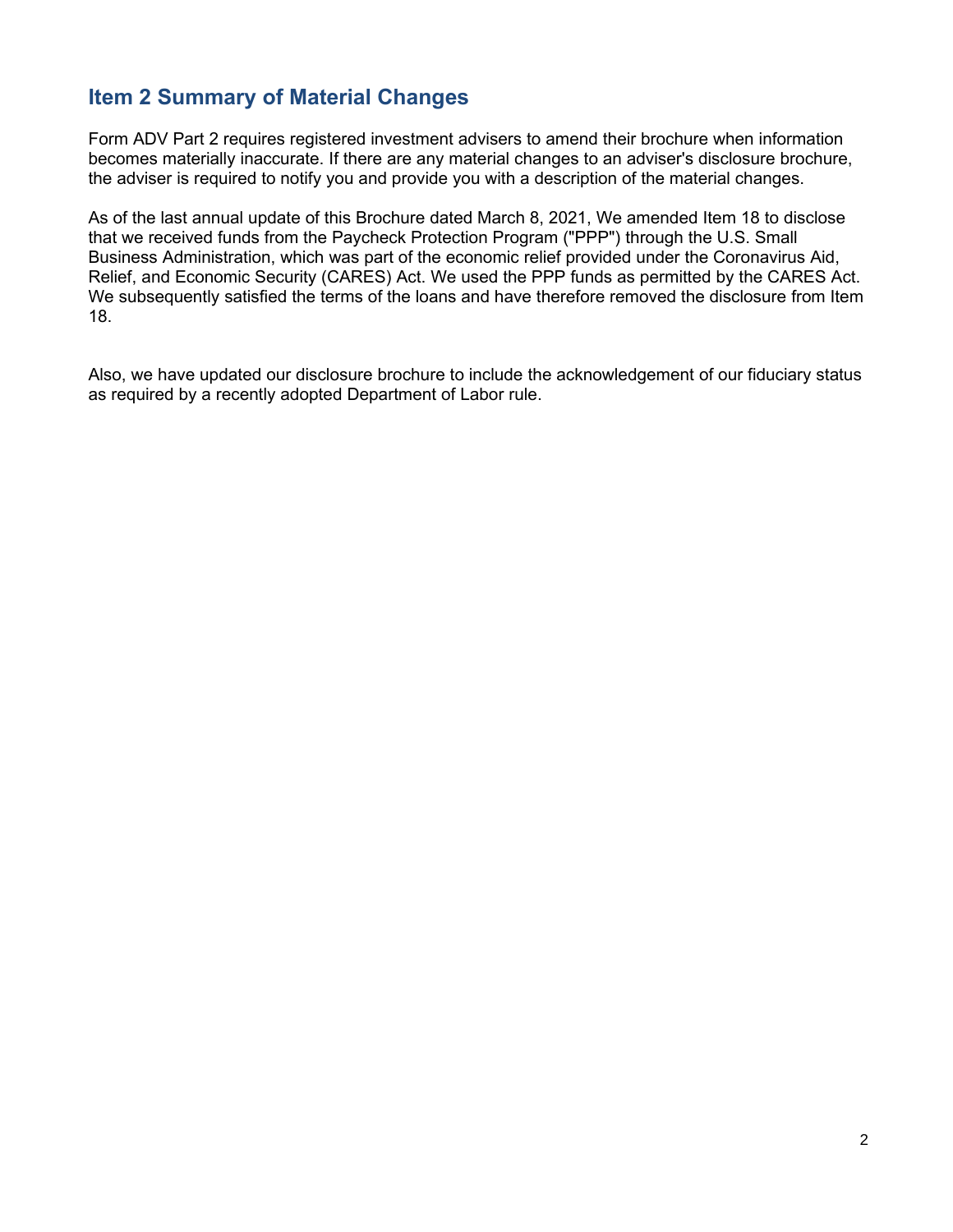# **Item 3 Table of Contents**

<span id="page-2-1"></span><span id="page-2-0"></span>

| <b>Item 1 Cover Page</b>                                                                             | Page 1  |
|------------------------------------------------------------------------------------------------------|---------|
| <b>Item 2 Summary of Material Changes</b>                                                            | Page 2  |
| Item 3 Table of Contents                                                                             | Page 3  |
| <b>Item 4 Advisory Business</b>                                                                      | Page 4  |
| <b>Item 5 Fees and Compensation</b>                                                                  | Page 6  |
| Item 6 Performance-Based Fees and Side-By-Side Management                                            | Page 9  |
| <b>Item 7 Types of Clients</b>                                                                       | Page 9  |
| Item 8 Methods of Analysis, Investment Strategies and Risk of Loss                                   | Page 9  |
| <b>Item 9 Disciplinary Information</b>                                                               | Page 18 |
| <b>Item 10 Other Financial Industry Activities and Affiliations</b>                                  | Page 19 |
| <u>Item 11 Code of Ethics, Participation or Interest in Client Transactions and Personal Trading</u> | Page 19 |
| <b>Item 12 Brokerage Practices</b>                                                                   | Page 20 |
| Item 13 Review of Accounts                                                                           | Page 22 |
| Item 14 Client Referrals and Other Compensation                                                      | Page 22 |
| <b>Item 15 Custody</b>                                                                               | Page 23 |
| <b>Item 16 Investment Discretion</b>                                                                 | Page 23 |
| <b>Item 17 Voting Client Securities</b>                                                              | Page 24 |
| Item 18 Financial Information                                                                        | Page 24 |
| <b>Item 19 Requirements for State-Registered Advisers</b>                                            | Page 24 |
| Item 20 Additional Information                                                                       | Page 24 |
|                                                                                                      |         |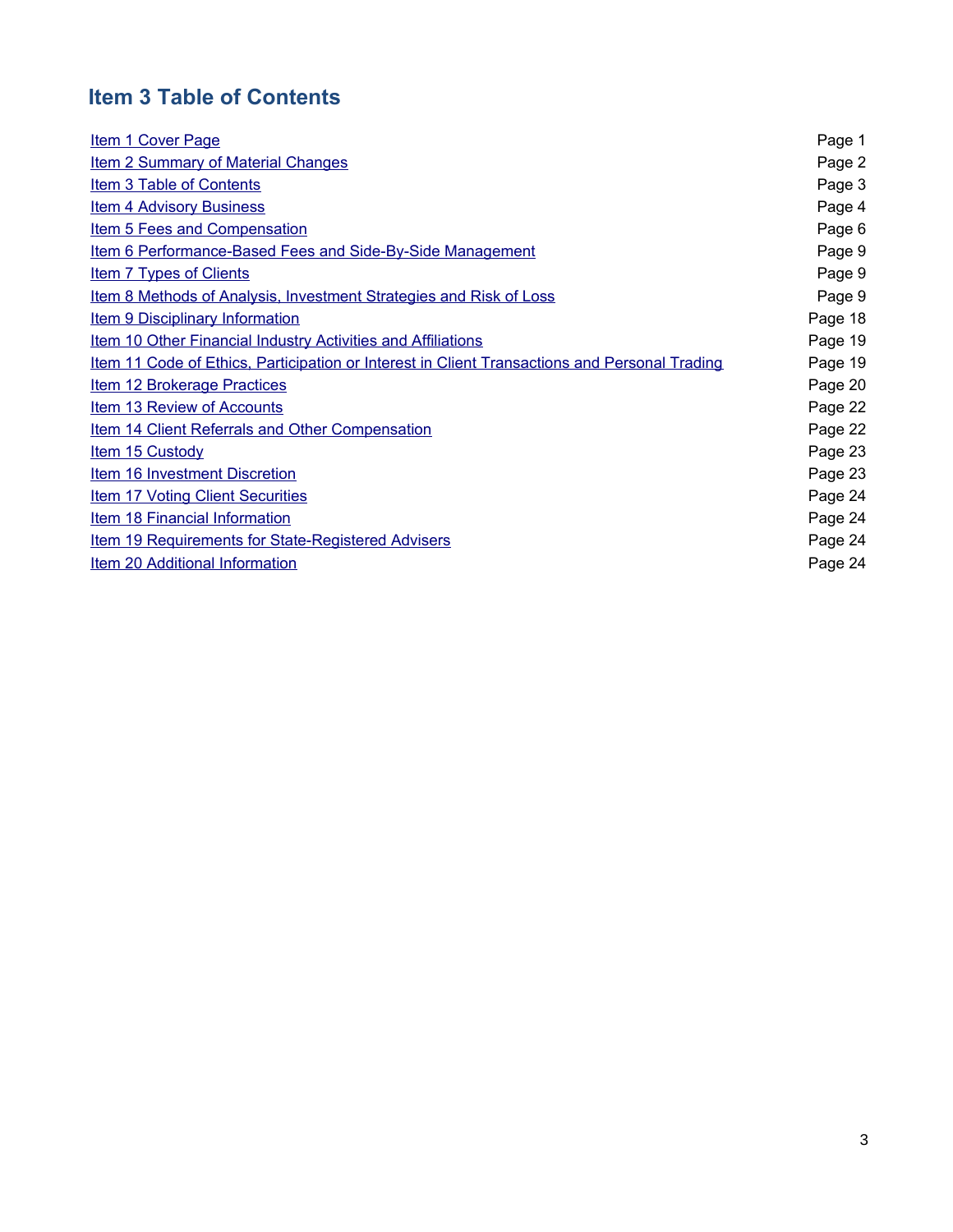# <span id="page-3-0"></span>**Item 4 Advisory Business**

#### **Description of Firm**

Capital Wealth Alliance ("CWA") is a registered investment adviser primarily based in Scottsdale, Arizona. We are organized as a limited liability company ("LLC") under the laws of the State of Arizona. We have been providing investment advisory services since October 2018. We are primarily owned by Robert Wong, Richard Merican, Curtis Smith, and Brent Carman.

The following paragraphs describe our services and fees. Refer to the description of each investment advisory service listed below for information on how we tailor our advisory services to your individual needs. As used in this brochure, the words "we," "our," and "us" refer to Capital Wealth Alliance and the words "you," "your," and "client" refer to you as either a client or prospective client of our firm.

#### **Portfolio Management Services**

We offer discretionary portfolio management services. Our investment advice is tailored to meet our clients' needs and investment objectives.

If you participate in our discretionary portfolio management services, we require you to grant our firm discretionary authority to manage your account. Discretionary authorization will allow us to determine the specific securities, and the amount of securities, to be purchased or sold for your account without your approval prior to each transaction. Discretionary authority is typically granted by the investment advisory agreement you sign with our firm and the appropriate trading authorization forms.

At CWA's discretion, based on its ability to manage your portfolio, you may limit our discretionary authority (for example, limiting the types of securities that can be purchased or sold for your account) by providing our firm with your restrictions and guidelines in writing.

As part of our portfolio management services, we may use one or more sub-advisers to manage a portion of your account on a discretionary basis. The sub-adviser(s) may use one or more of their model portfolios to manage your account. We will regularly monitor the performance of your accounts managed by sub-adviser(s), and may hire and fire any sub-adviser without your prior approval.

As part of our portfolio management services, in addition to other types of investments (see disclosures below in this section), we may invest your assets according to one or more model portfolios developed by our firm. These models are designed for investors with varying degrees of risk tolerance ranging from a more aggressive investment strategy to a more conservative investment approach. Clients whose assets are invested in model portfolios may not set restrictions on the specific holdings or allocations within the model, nor the types of securities that can be purchased in the model. Nonetheless, clients may impose restrictions on investing in certain securities or types of securities in their account. In such cases, this may prevent a client from investing in certain models that are managed by our firm.

#### **Financial Planning Services**

We offer financial planning services which typically involve providing a variety of advisory services to clients regarding the management of their financial resources based upon an analysis of their individual needs. These services can range from broad-based financial planning to consultative or single subject planning and subscription based financial planning. If you retain our firm for financial planning services, we will meet with you to gather information about your financial circumstances and objectives. We may also use financial planning software to determine your current financial position and to define and quantify your long-term goals and objectives. Once we specify those long-term objectives (both financial and non-financial), we will develop shorter-term, targeted objectives. Once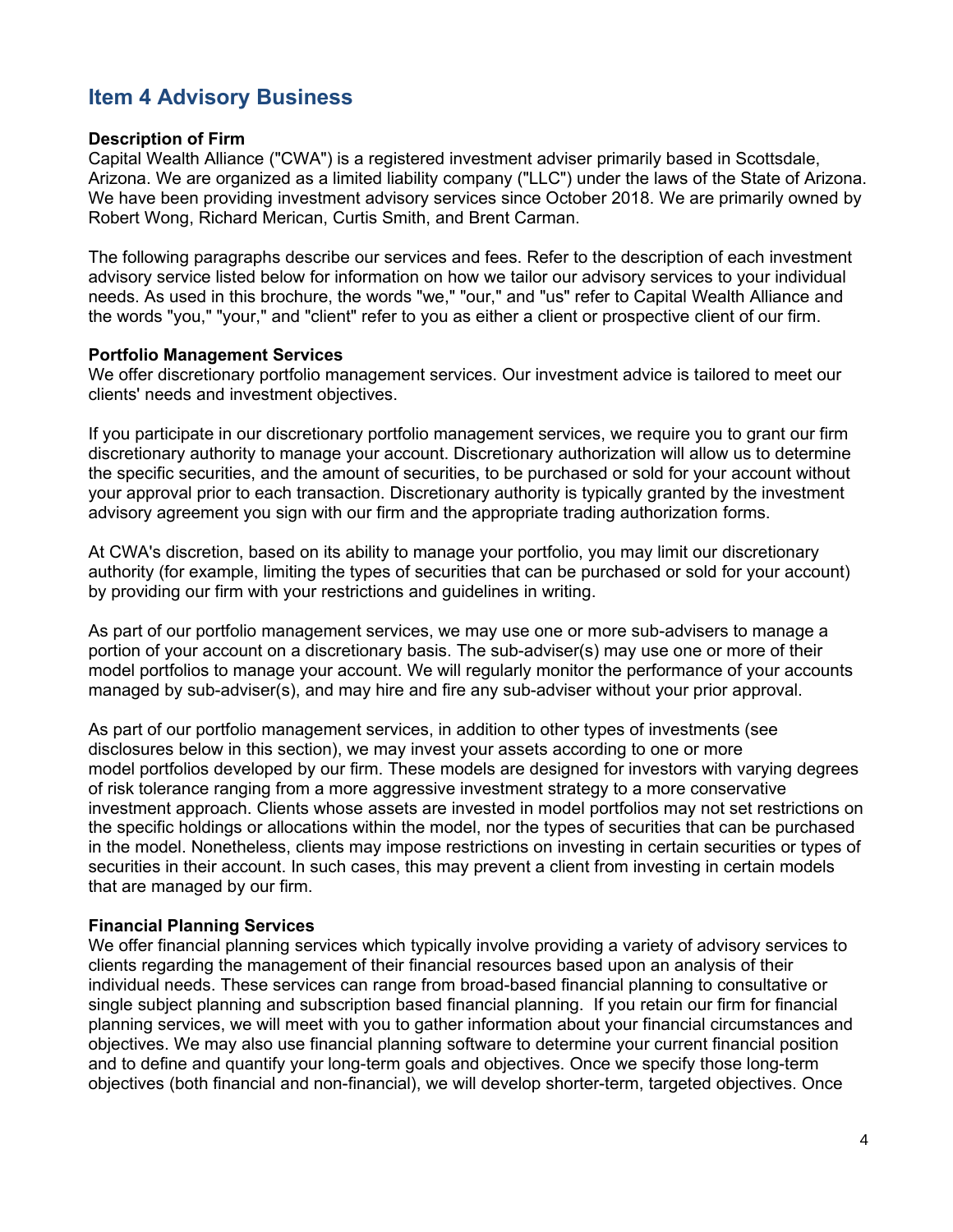we review and analyze the information you provide to our firm and the data derived from our financial planning software, we will deliver a written plan to you, designed to help you achieve your stated financial goals and objectives.

Financial plans are based on your financial situation at the time we present the plan to you, and on the financial information you provide to us. You must promptly notify our firm if your financial situation, goals, objectives, or needs change.

You are under no obligation to act on our financial planning recommendations. Should you choose to act on any of our recommendations, you are not obligated to implement the financial plan through any of our other investment advisory services. Moreover, you may act on our recommendations by placing securities transactions with any brokerage firm.

#### **Types of Investments**

We offer advice on equity securities, warrants, corporate debt securities (other than commercial paper), commercial paper, certificates of deposit, municipal securities, variable life insurance, mutual fund shares, United States government securities, options contracts on securities, money market funds, real estate, REITs, structured notes, ETFs, and inverse ETFs, third party managers. and alternative investments.

Additionally, we may advise you on various types of investments based on your stated goals and objectives. We may also provide advice on any type of investment held in your portfolio at the inception of our advisory relationship.

Additionally, in conjunction with your financial plan or as a stand-alone product we may recommend the purchase of Insurance products. Clients should be aware that a conflict exists as a result of the compensation the firm and its Representative may earn from recommendations of insurance to Clients in connection with the financial plans developed for Clients, or the recommendations for the sale of such products and services that, if accepted by the Client, will create additional compensation that is separate and apart from the advisory fees that Capital Wealth Alliance LLC., earns from the advisory services provided to its advisory Clients. Advisory fees are not reduced or offset by any additional compensation earned by Capital Wealth Alliance, LLC or its Representatives from the sale of any insurance or investment product or service to Client.

Client is under no obligation to act upon any recommendations by Capital Wealth Alliance, LLC or any of its Representatives with respect to the purchase of any insurance or investment product or service, and if the Client elects to act on any of the recommendations, the Client is under no obligation to effect the transactions through Capital Wealth Alliance, LLC. Such recommendations may be implemented through an insurance agent or other financial intermediary of the Client's own choosing who may provide products or services at lower cost. However, Client would not receive Capital Wealth Alliance, LLC or the Representative's advice with respect to the selection or implementation of such products or services.

#### **IRA Rollover Recommendations**

Effective December 20, 2021 (or such later date as the US Department of Labor ("DOL") Field Assistance Bulletin 2018-02 ceases to be in effect), for purposes of complying with the DOL's Prohibited Transaction Exemption 2020-02 ("PTE 2020-02") where applicable, we are providing the following acknowledgment to you.

When we provide investment advice to you regarding your retirement plan account or individual retirement account, we are fiduciaries within the meaning of Title I of the Employee Retirement Income Security Act and/or the Internal Revenue Code, as applicable, which are laws governing retirement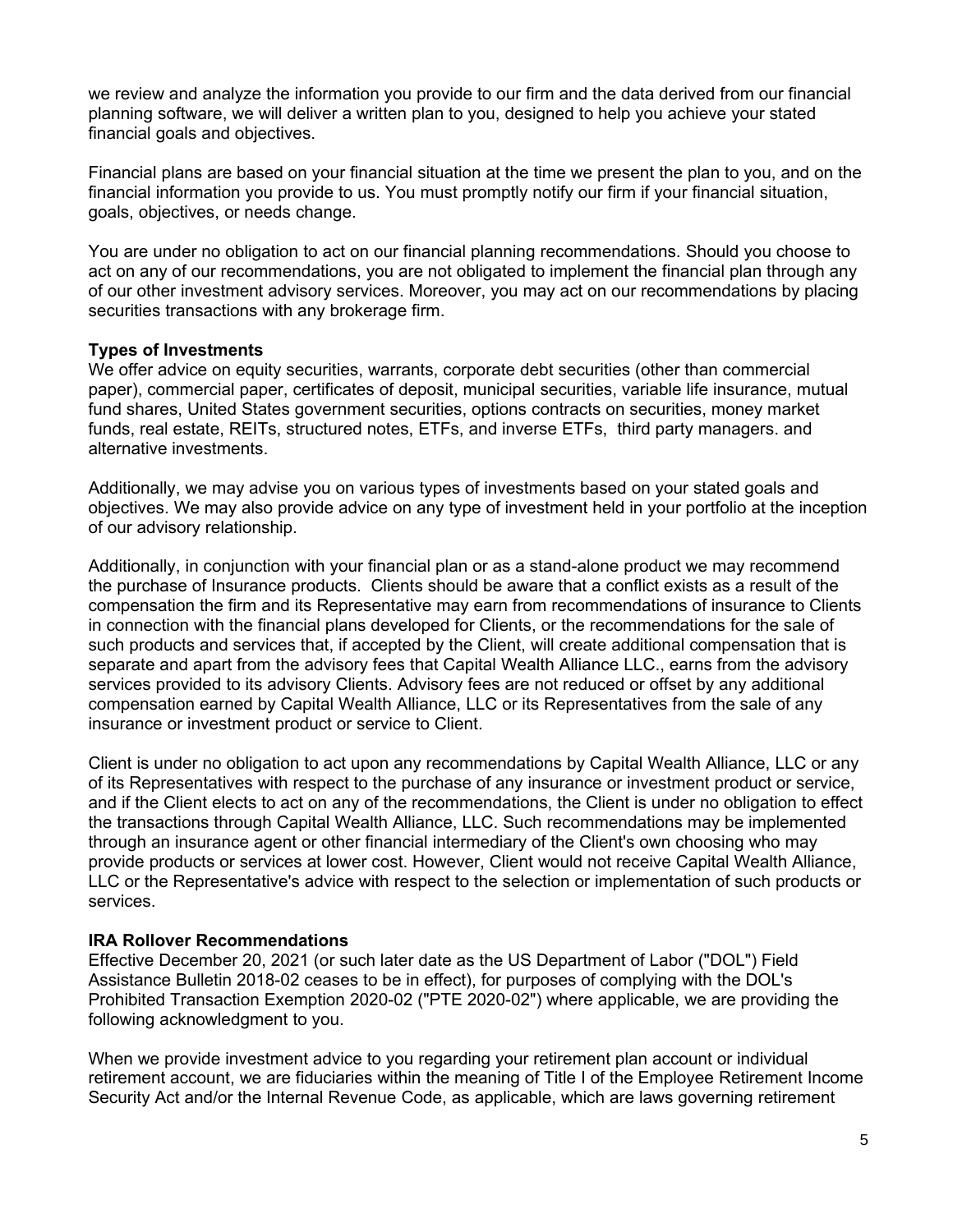accounts. The way we make money creates some conflicts with your interests, so we operate under a special rule that requires us to act in your best interest and not put our interest ahead of yours. Under this special rule's provisions, we must:

- Meet a professional standard of care when making investment recommendations (give prudent advice);
- Never put our financial interests ahead of yours when making recommendations (give loyal advice);
- Avoid misleading statements about conflicts of interest, fees, and investments;
- Follow policies and procedures designed to ensure that we give advice that is in your best interest;
- Charge no more than is reasonable for our services; and
- Give you basic information about conflicts of interest.

We benefit financially from the rollover of your assets from a retirement account to an account that we manage or provide investment advice, because the assets increase our assets under management and, in turn, our advisory fees. As a fiduciary, we only recommend a rollover when we believe it is in your best interest.

#### **Assets Under Management**

As of January 28, 2022, we provide continuous management services for \$266,346,089 in client assets on a discretionary basis.

### <span id="page-5-0"></span>**Item 5 Fees and Compensation**

#### **Portfolio Management Services**

Our annual fee for portfolio management services ranges up to 2.25% depending upon the market value of your assets under our management, the type and complexity of the asset management services provided, as well as the level of administration requested either directly or assumed by the client. Assets in each of your account(s) are included in the fee assessment unless specifically identified in writing for exclusion.

Our annual portfolio management fee is billed and payable, quarterly in advance, based on the account balance at the end of the previous billing period.

If the portfolio management agreement is executed at any time other than the first day of a calendar quarter, our fees will apply on a pro rata basis, which means that the advisory fee is payable in proportion to the number of days in the quarter for which you are a client. Our advisory fee is negotiable, depending on individual client circumstances.

We will deduct our fee directly from your account through the qualified custodian holding your funds and securities. We will deduct our advisory fee only when you have given our firm written authorization permitting the fees to be paid directly from your account. Further, the qualified custodian will deliver an account statement to you at least quarterly. These account statements will show all disbursements from your account. You should review all statements for accuracy.

You may terminate the portfolio management agreement upon notification to our firm. You will incur a pro rata charge for services rendered prior to the termination of the portfolio management agreement, which means you will incur advisory fees only in proportion to the number of days in the quarter for which you are a client. If you have pre-paid advisory fees that we have not yet earned, you will receive a prorated refund of those fees.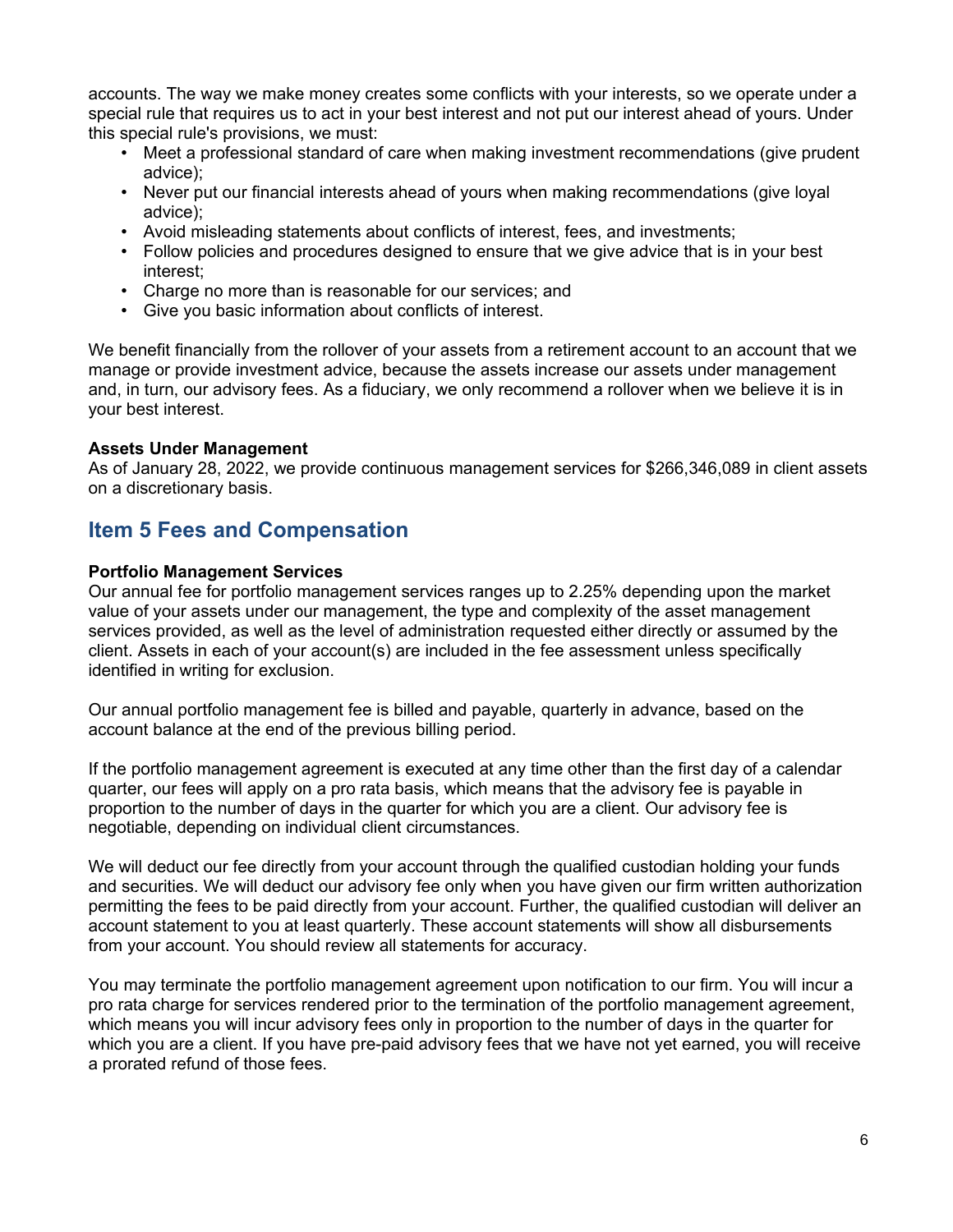#### **Financial Planning and Consulting Services**

We charge a negotiated fee for financial planning or consulting services, which is based upon the scope and complexity of your situation, and your financial objectives. This advice may be on single subject, a financial plan or general consulting services. An estimate of the total time/cost will be determined at the start of the advisory relationship. In limited circumstances, the cost/time could potentially exceed the initial estimate. In such cases, we will notify you and request that you approve the additional fee. Financial planning/ consulting service fees will be payable upon delivery of the financial plan.

We will not require prepayment of a fee more than six months in advance and in excess of \$1,200.

At our discretion, we may offset our financial planning fees to the extent you implement the financial plan using our portfolio management services.

You may terminate the financial planning agreement upon notification to our firm, but you will be responsible for a prorated fee based on services performed prior to termination of the financial planning agreement.

#### **Subscription Based Financial Planning Services**

Certain advisors of CWA offer subscription based financial planning services for which fees are based on the complexity and of the plan and the number of interactions with the Advisor. Fees are disclosed in the financial planning contract. If a client who has engaged the firm in subscription based financial planning services decides to utilize CWA to manage their investments, the financial plan will be completed, however the monthly fee for the service will no longer be charged.

Clients may terminate this service at any time through written notification. Upon the termination of this service, the adviser will have no obligation to continue financial planning services.

#### **Selection of Other Advisers**

Advisory fees charged by other advisers are separate and apart from our advisory fees. Assets managed by other advisers will be included in calculating our advisory fee, which is based on the fee schedule set forth in the *Portfolio Management Services* section in this brochure. Advisory fees that you pay to the other adviser(s) are established and payable in accordance with the brochure provided by each adviser to whom you are referred. These fees may or may not be negotiable. You should review the recommended adviser's brochure and take into consideration the adviser's fees along with our fees to determine the total amount of fees associated with this program.

You may be required to sign an agreement directly with the recommended adviser(s). You may terminate your advisory relationship with the other adviser(s) according to the terms of your agreement with them. You should review each adviser's brochure for specific information on how you may terminate your advisory relationship and how you may receive a refund, if applicable. You should contact the adviser(s) directly for questions regarding your advisory agreement with them.

#### **Additional Fees and Expenses**

As part of our investment advisory services to you, we may invest, or recommend that you invest, in mutual funds and exchange traded funds. The fees that you pay to our firm for investment advisory services are separate and distinct from the fees and expenses charged by mutual funds or exchange traded funds (described in each fund's prospectus) to their shareholders. These fees will generally include a management fee and other fund expenses. You will also incur transaction charges and/or brokerage fees when purchasing or selling securities. These charges and fees are typically imposed by the broker-dealer or custodian through whom your account transactions are executed. We do not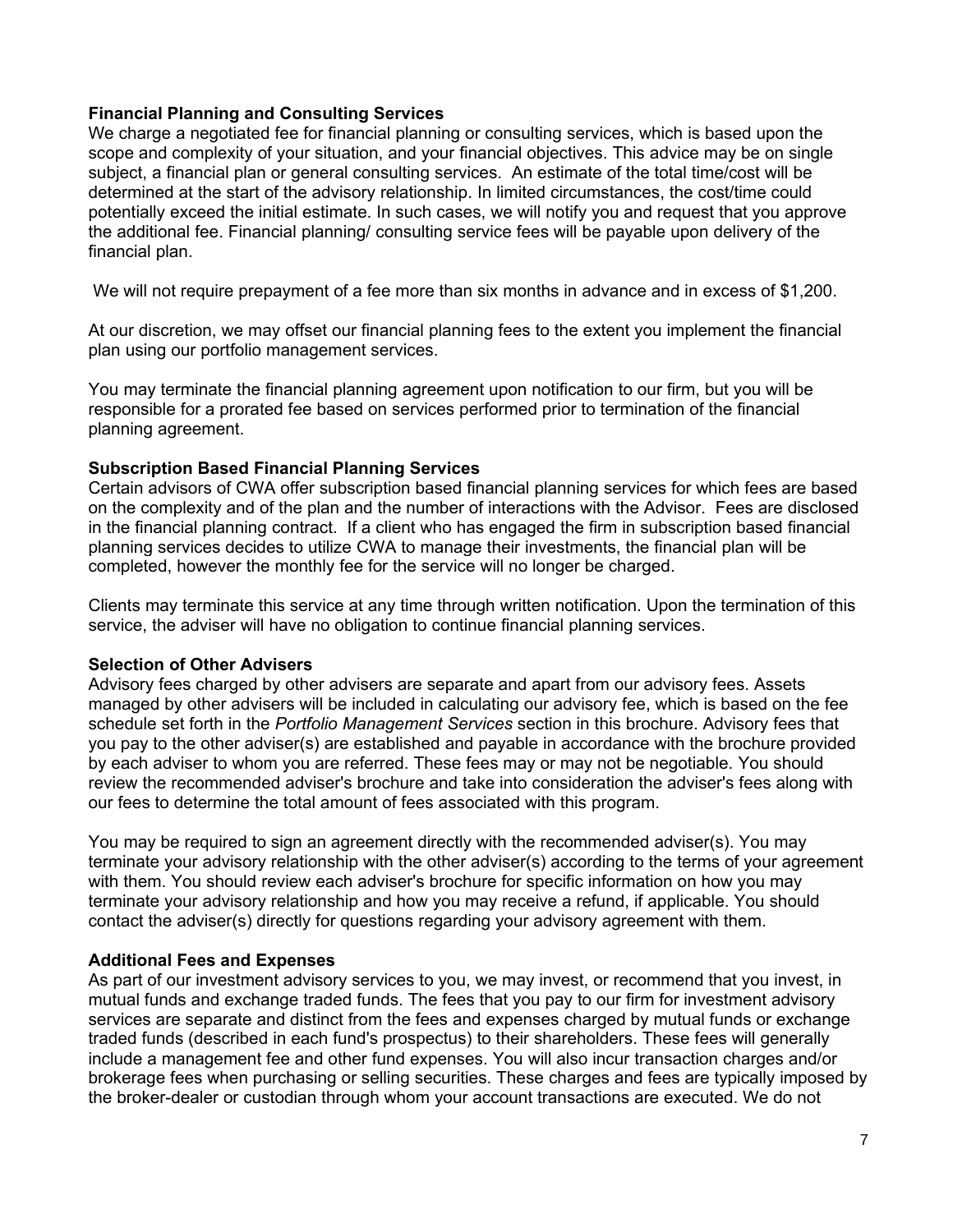share in any portion of the brokerage fees/transaction charges imposed by the broker-dealer or custodian. To fully understand the total cost you will incur, you should review all the fees charged by mutual funds, exchange traded funds, our firm, and others. For information on our brokerage practices, refer to the *Brokerage Practices* section of this brochure.

We may trade client accounts on margin. Each client must sign a separate margin agreement before margin is extended to that client account. Fees for advice and execution on these securities are based on the total asset value of the account, which includes the value of the securities purchased on margin. While a negative amount may show on a client's statement for the margined security as the result of a lower net market value, the amount of the fee is based on the absolute market value. This creates a conflict of interest where we have an incentive to encourage the use of margin to create a higher market value and therefore receive a higher fee. The use of margin may also result in interest charges in addition to all other fees and expenses associated with the security involved.

#### **Compensation for the Sale of Securities or Other Investment Products**

Some persons providing investment advice on behalf of our firm are registered representatives with Kingswood Capital Partners, LLC, a securities broker-dealer, and a member of the Financial Industry Regulatory Authority and the Securities Investor Protection Corporation. In their capacity as registered representatives, these persons receive compensation in connection with the purchase and sale of securities or other investment products, including asset-based sales charges, service fees or 12b-1 fees, for the sale or holding, of mutual funds. Compensation earned by these persons in their capacities as registered representatives is separate and in addition to our advisory fees. This practice presents a conflict of interest because persons providing investment advice to advisory clients on behalf of our firm who are registered representatives have an incentive to recommend investment products based on the compensation received rather than solely based on your needs. Persons providing investment advice to advisory clients on behalf of our firm can select or recommend, and in many instances will select or recommend, mutual fund investments in share classes that pay 12b-1 fees when clients are eligible to purchase share classes of the same funds that do not pay such fees and are less expensive. This presents a conflict of interest. You are under no obligation, contractually or otherwise, to purchase securities products through any person affiliated with our firm who receives compensation described above.

Some persons providing investment advice on behalf of our firm are licensed as independent insurance agents. These persons will earn commission-based compensation for selling insurance products, including insurance products they sell to you. Insurance commissions earned by these persons are separate and in addition to our advisory fees. This practice presents a conflict of interest because persons providing investment advice on behalf of our firm who are insurance agents have an incentive to recommend insurance products to you for the purpose of generating commissions rather than solely based on your needs. You are under no obligation, contractually or otherwise, to purchase insurance products through any person affiliated with our firm.

See Client Referrals and Other Compensation section for additional compensation arrangements.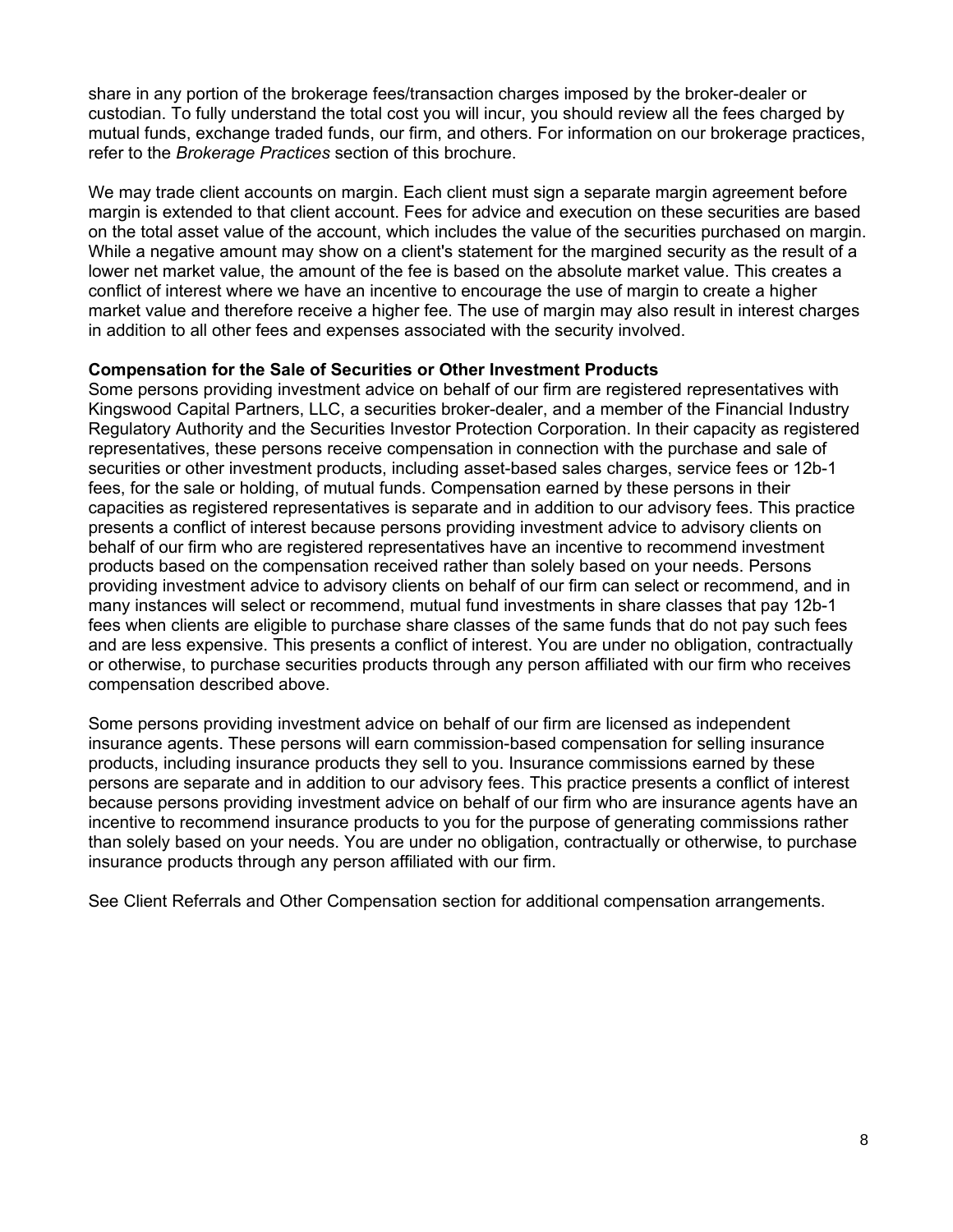# <span id="page-8-2"></span>**Item 6 Performance-Based Fees and Side-By-Side Management**

We do not accept performance-based fees or participate in side-by-side management. Performancebased fees are fees that are based on a share of capital gains or capital appreciation of a client's account. Side-by-side management refers to the practice of managing accounts that are charged performance-based fees while at the same time managing accounts that are not charged performancebased fees. Our fees are calculated as described in the *Fees and Compensation* section above and are not charged on the basis of a share of capital gains upon, or capital appreciation of, the funds in your advisory account.

# <span id="page-8-1"></span>**Item 7 Types of Clients**

We offer investment advisory services to individuals, high net worth individuals, and pension and profit sharing plans.

In general, we do not require a minimum dollar amount to open and maintain an advisory account; however, we have the right to terminate an account if it falls below a minimum size which, in our sole opinion, is too small to manage effectively.

### <span id="page-8-0"></span>**Item 8 Methods of Analysis, Investment Strategies and Risk of Loss**

#### **Our Methods of Analysis and Investment Strategies**

We may use one or more of the following methods of analysis or investment strategies when providing investment advice to you:

**Charting Analysis** - involves the gathering and processing of price and volume pattern information for a particular security, sector, broad index or commodity. This price and volume pattern information is analyzed. The resulting pattern and correlation data is used to detect departures from expected performance and diversification and predict future price movements and trends.

**Risk:** Our charting analysis may not accurately detect anomalies or predict future price movements. Current prices of securities may reflect all information known about the security and day-to-day changes in market prices of securities may follow random patterns and may not be predictable with any reliable degree of accuracy.

**Technical Analysis** - involves studying past price patterns, trends and interrelationships in the financial markets to assess risk-adjusted performance and predict the direction of both the overall market and specific securities.

**Risk:** The risk of market timing based on technical analysis is that our analysis may not accurately detect anomalies or predict future price movements. Current prices of securities may reflect all information known about the security and day-to-day changes in market prices of securities may follow random patterns and may not be predictable with any reliable degree of accuracy.

**Fundamental Analysis** - involves analyzing individual companies and their industry groups, such as a company's financial statements, details regarding the company's product line, the experience and expertise of the company's management, and the outlook for the company and its industry. The resulting data is used to measure the true value of the company's stock compared to the current market value.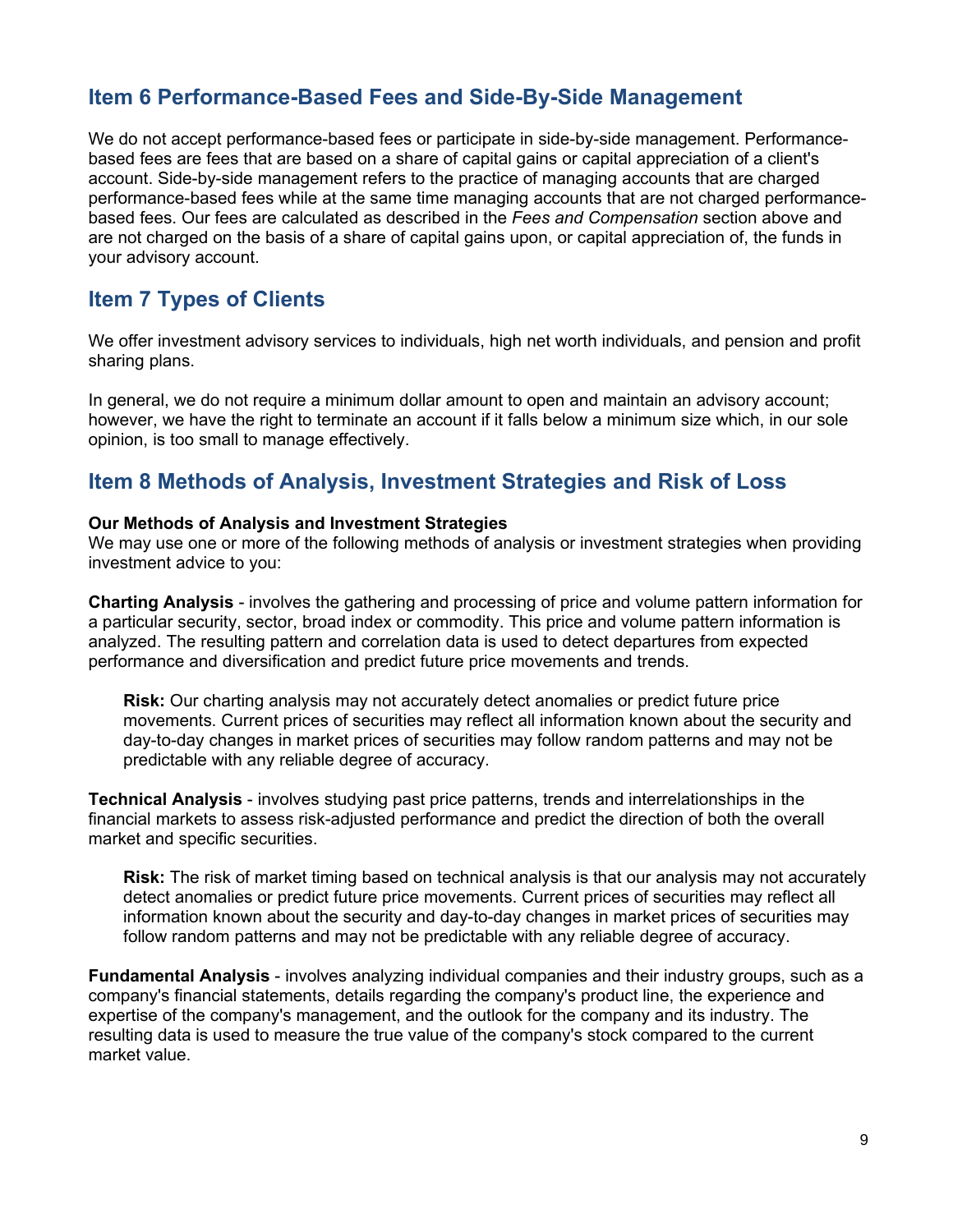**Risk:** The risk of fundamental analysis is that information obtained may be incorrect and the analysis may not provide an accurate estimate of earnings, which may be the basis for a stock's value. If securities prices adjust rapidly to new information, utilizing fundamental analysis may not result in favorable performance.

**Cyclical Analysis** - a type of technical analysis that involves evaluating recurring price patterns and trends. Economic/business cycles may not be predictable and may have many fluctuations between long-term expansions and contractions.

**Risk:** The lengths of economic cycles may be difficult to predict with accuracy and therefore the risk of cyclical analysis is the difficulty in predicting economic trends and consequently the changing value of securities that would be affected by these changing trends.

**Modern Portfolio Theory** - a theory of investment which attempts to maximize portfolio expected return for a given amount of portfolio risk, or equivalently minimize risk for a given level of expected return, by carefully diversifying the proportions of various assets.

**Risk:** Market risk is that part of a security's risk that is common to all securities of the same general class (stocks and bonds) and thus cannot be eliminated by diversification.

**Long-Term Purchases** - securities purchased with the expectation that the value of those securities will grow over a relatively long period of time, generally greater than one year.

**Risk:** Using a long-term purchase strategy generally assumes the financial markets will go up in the long-term which may not be the case. There is also the risk that the segment of the market that you are invested in or perhaps just your particular investment will go down over time even if the overall financial markets advance. Purchasing investments long-term may create an opportunity cost - "locking-up" assets that may be better utilized in the short-term in other investments.

**Short-Term Purchases** - securities purchased with the expectation that they will be sold within a relatively short period of time, generally less than one year, to take advantage of the securities' shortterm price fluctuations.

**Risk:** Using a short-term purchase strategy generally assumes that we can predict how financial markets will perform in the short-term which may be very difficult and will incur a disproportionately higher amount of transaction costs compared to long-term trading. There are many factors that can affect financial market performance in the short-term (such as short-term interest rate changes, cyclical earnings announcements, etc.) but may have a smaller impact over longer periods of times.

**Short Sales** - Unlike a straightforward investment in stocks where you buy shares with the expectation that their price will increase so you can sell at a profit, in a "short sale" you borrow stocks from your brokerage firm and sell them immediately, hoping to buy them later at a lower price. Thus, a short seller hopes that the price of a stock will go down in the near future. A short seller thus uses declines in the market to his advantage. The short seller makes money when the stock prices fall and loses when prices go up. The SEC has strict regulations in place regarding short selling.

**Risk:** Short selling is very risky. Investors should exercise extreme caution before short selling is implemented. A short seller will profit if the stock goes down in price, but if the price of the shares increase, the potential losses are unlimited because the stock can keep rising forever. There is no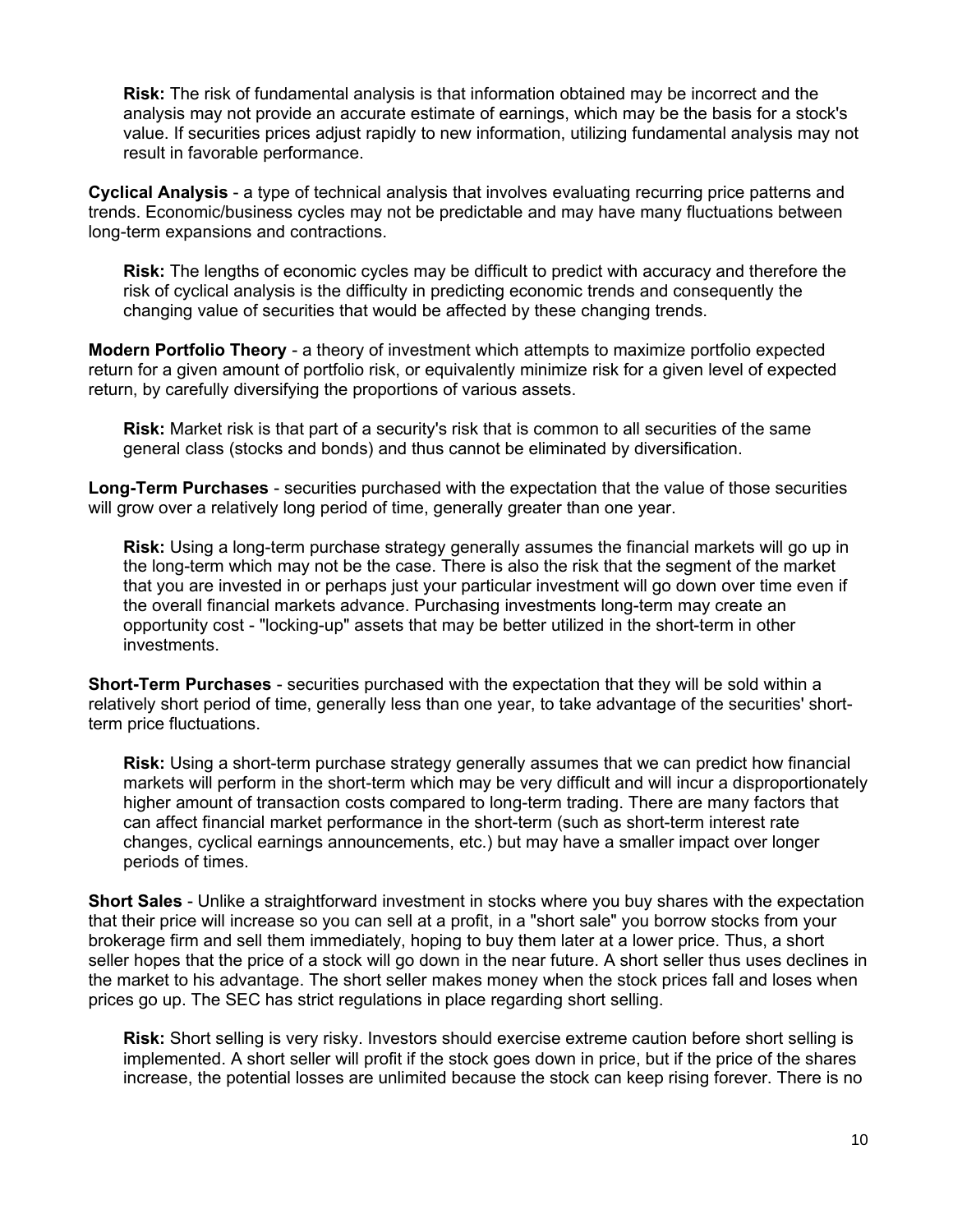ceiling on how much a short seller can lose in a trade. The share price may keep going up and the short seller will have to pay whatever the prevailing stock price is to buy back the shares. However, gains have a ceiling level because the stock price cannot fall below zero.

**Risks:** A short seller has to undertake to pay the earnings on the borrowed securities as long as the short seller chooses to keep the short position open. If the company declares huge dividends or issues bonus shares, the short seller will have to pay that amount to the lender. Any such occurrence can skew the entire short investment and make it unprofitable. The broker can use the funds in the short seller's margin account to buy back the loaned shares or issue a "call away" to get the short seller to return the borrowed securities. If the broker makes this call when the stock price is much higher than the price at the time of the short sale, then the investor can end up taking huge losses.

**Risk:** Margin interest can be a significant expense. Since short sales can only be undertaken in margin accounts, the interest payable on short trades can be substantial, especially if short positions are kept open over an extended period.

**Risk:** Shares that are difficult to borrow - because of high short interest, limited float, or any other reason - have "hard-to-borrow" fees. These fees are based on an annualized rate that can range from a small fraction of a percent to more than 100% of the value of the short trade. The hard-toborrow rate can fluctuate substantially on a daily basis; therefore, the exact dollar amount of the fee may not be known in advance, and may be substantial.

**Margin Transactions** - a securities transaction in which an investor borrows money to purchase a security, in which case the security serves as collateral on the loan.

**Risk:** If the value of the shares drops sufficiently, the investor will be required to either deposit more cash into the account or sell a portion of the stock in order to maintain the margin requirements of the account. This is known as a "margin call." An investor's overall risk includes the amount of money invested plus the amount that was loaned to them.

**Option Writing** - a securities transaction that involves selling an option. An option is a contract that gives the buyer the right, but not the obligation, to buy or sell a particular security at a specified price on or before the expiration date of the option. When an investor sells a call option, he or she must deliver to the buyer a specified number of shares if the buyer exercises the option. When an investor sells a put option, he or she must pay the strike price per share if the buyer exercises the option, and will receive the specified number of shares. The option writer/seller receives a premium (the market price of the option at a particular time) in exchange for writing the option.

**Risk:** Options are complex investments and can be very risky, especially if the investor does not own the underlying stock. In certain situations, an investor's risk can be unlimited.

**Trading** - We may use frequent trading (in general, selling securities within 30 days of purchasing the same securities) as an investment strategy when managing your account(s). Frequent trading is not a fundamental part of our overall investment strategy, but we may use this strategy occasionally when we determine that it is suitable given your stated investment objectives and tolerance for risk. This may include buying and selling securities frequently in an effort to capture significant market gains and avoid significant losses.

**Risk:** When a frequent trading policy is in effect, there is a risk that investment performance within your account may be negatively affected, particularly through increased brokerage and other transactional costs and taxes.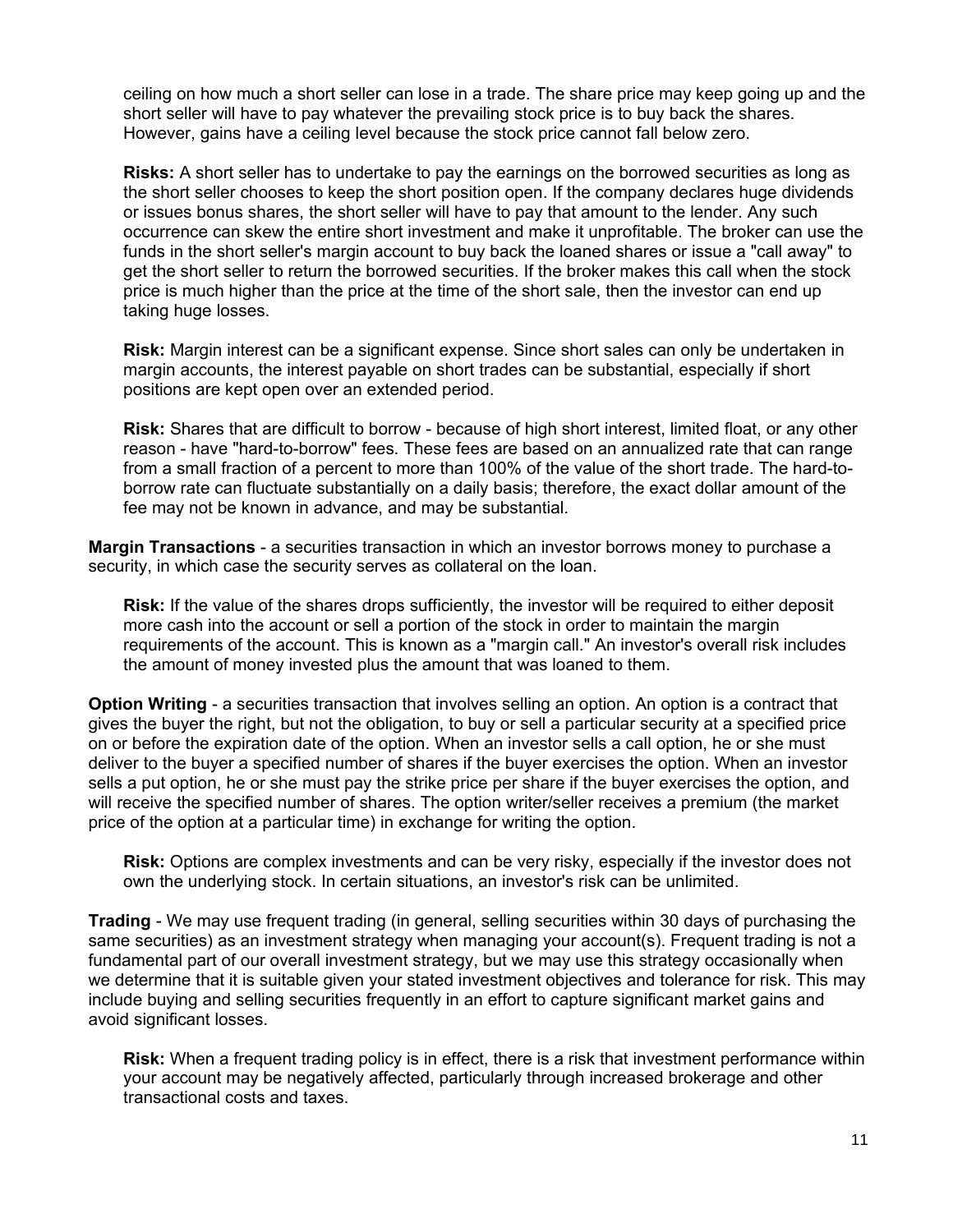Our investment strategies and advice may vary depending upon each client's specific financial situation. As such, we determine investments and allocations based upon your predefined objectives, risk tolerance, time horizon, financial information, liquidity needs and other various suitability factors. Your restrictions and guidelines may affect the composition of your portfolio. **It is important that you notify us immediately with respect to any material changes to your financial circumstances, including for example, a change in your current or expected income level, tax circumstances, or employment status.**

If your assets are invested with a third party money manager, we will not perform quantitative or qualitative analysis of individual securities those assets are invested in. Instead, we will advise you on how to allocate your assets among various classes of securities or third party money managers. We sometimes rely on investment model portfolios and strategies developed by the third party money managers and their portfolio managers. We may replace/recommend replacing a third party money manager if there is a significant deviation in characteristics or performance from the stated strategy and/or benchmark.

#### **Tax Considerations**

Our strategies and investments may have unique and significant tax implications. However, unless we specifically agree otherwise, and in writing, tax efficiency is not our primary consideration in the management of your assets. Regardless of your account size or any other factors, we strongly recommend that you consult with a tax professional regarding the investing of your assets.

Custodians and broker-dealers must report the cost basis of equities acquired in client accounts. Your custodian will default to the First-In First-Out ("FIFO") accounting method for calculating the cost basis of your investments. You are responsible for contacting your tax advisor to determine if this accounting method is the right choice for you. If your tax advisor believes another accounting method is more advantageous, provide written notice to our firm immediately and we will alert your account custodian of your individually selected accounting method. Decisions about cost basis accounting methods will need to be made before trades settle, as the cost basis method cannot be changed after settlement.

#### **Risk of Loss**

Investing in securities involves risk of loss that you should be prepared to bear. We do not represent or guarantee that our services or methods of analysis can or will predict future results, successfully identify market tops or bottoms, or insulate clients from losses due to market corrections or declines. We cannot offer any guarantees or promises that your financial goals and objectives will be met. Past performance is in no way an indication of future performance.

#### **Other Risk Considerations**

When evaluating risk, financial loss may be viewed differently by each client and may depend on many different risks, each of which may affect the probability and magnitude of any potential loses. The following risks may not be all-inclusive, but should be considered carefully by a prospective client before retaining our services.

Liquidity Risk: The risk of being unable to sell your investment at a fair price at a given time due to high volatility or lack of active liquid markets. You may receive a lower price or it may not be possible to sell the investment at all.

Credit Risk: Credit risk typically applies to debt investments such as corporate, municipal, and sovereign fixed income or bonds. A bond issuing entity can experience a credit event that could impair or erase the value of an issuer's securities held by a client.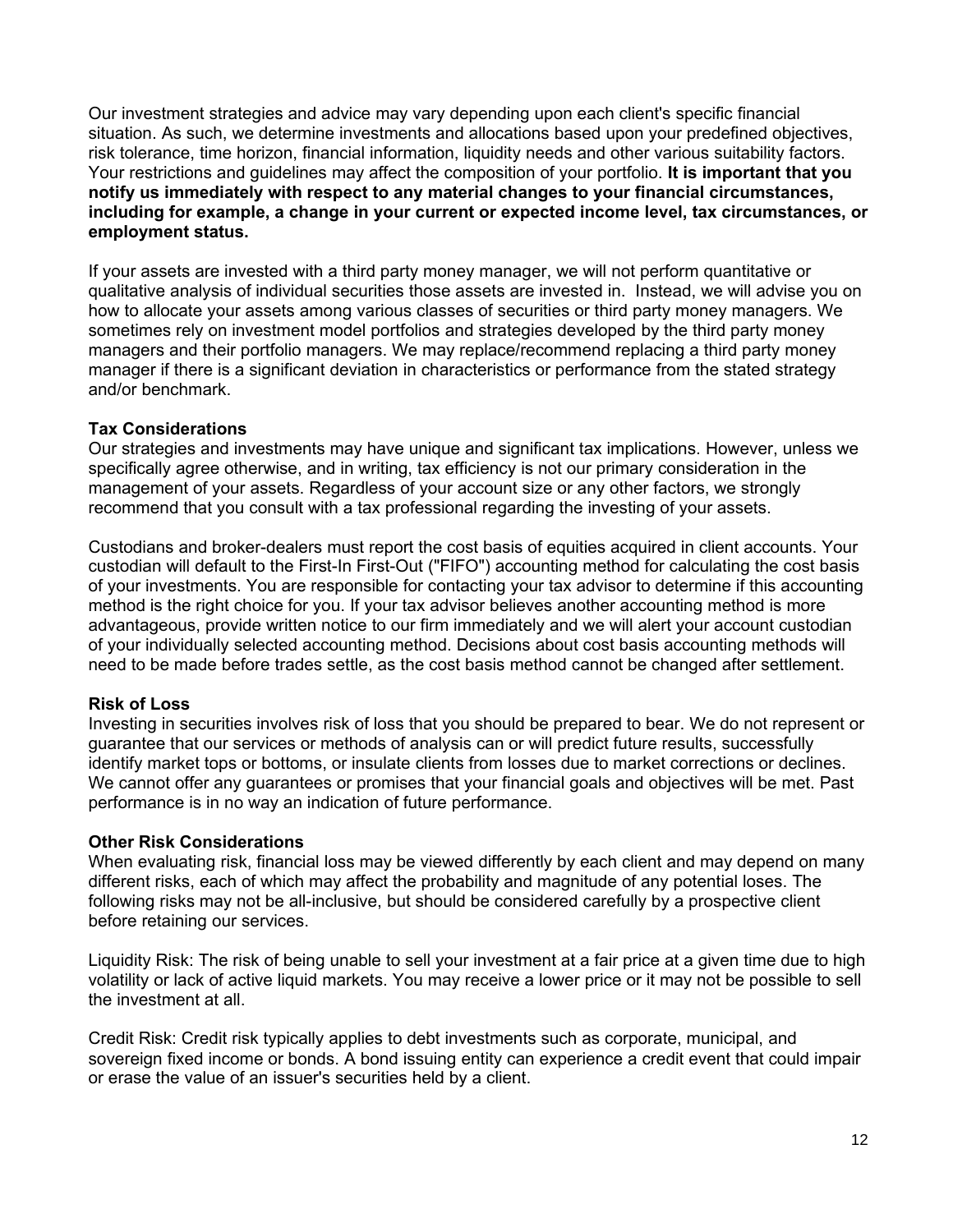Inflation and Interest Rate Risk: Security prices and portfolio returns will likely vary in response to changes in inflation and interest rates. Inflation causes the value of future dollars to be worth less and may reduce the purchasing power of a client's future interest payments and principal. Inflation also generally leads to higher interest rates which may cause the value of many types of fixed income investments to decline.

Horizon and Longevity Risk: The risk that your investment horizon is shortened because of an unforeseen event, for example, the loss of your job. This may force you to sell investments that you were expecting to hold for the long term. If you must sell at a time that the markets are down, you may lose money. Longevity Risk is the risk of outliving your savings. This risk is particularly relevant for people who are retired or are nearing retirement.

#### **Recommendation of Particular Types of Securities**

We recommend various types of securities and we do not primarily recommend one particular type of security over another since each client has different needs and different tolerance for risk. Each type of security has its own unique set of risks associated with it and it would not be possible to list here all of the specific risks of every type of investment. Even within the same type of investment, risks can vary widely. However, in very general terms, the higher the anticipated return of an investment, the higher the risk of loss associated with the investment. A description of the types of securities we may recommend to you and some of their inherent risks are provided below.

**Money Market Funds:** A money market fund is technically a security. The fund managers attempt to keep the share price constant at \$1/share. However, there is no guarantee that the share price will stay at \$1/share. If the share price goes down, you can lose some or all of your principal. The U.S. Securities and Exchange Commission ("SEC") notes that "While investor losses in money market funds have been rare, they are possible." In return for this risk, you should earn a greater return on your cash than you would expect from a Federal Deposit Insurance Corporation ("FDIC") insured savings account (money market funds are not FDIC insured). Next, money market fund rates are variable. In other words, you do not know how much you will earn on your investment next month. The rate could go up or go down. If it goes up, that may result in a positive outcome. However, if it goes down and you earn less than you expected to earn, you may end up needing more cash. A final risk you are taking with money market funds has to do with inflation. Because money market funds are considered to be safer than other investments like stocks, long-term average returns on money market funds tend to be less than long term average returns on riskier investments. Over long periods of time, inflation can eat away at your returns.

**Certificates of Deposit:** Certificates of deposit are generally the safest type of investment since they are insured by the federal government up to a certain amount. However, because the returns are generally very low, it is possible for inflation to outpace the return. Likewise, U.S. government securities are backed by the full faith and credit of the U.S. government but it is also possible for the rate of inflation to exceed the returns.

**Municipal Securities:** Municipal securities, while generally thought of as safe, can have significant risks associated with them including, but not limited to: the credit worthiness of the governmental entity that issues the bond; the stability of the revenue stream that is used to pay the interest to the bondholders; when the bond is due to mature; and, whether or not the bond can be "called" prior to maturity. When a bond is called, it may not be possible to replace it with a bond of equal character paying the same amount of interest or yield to maturity.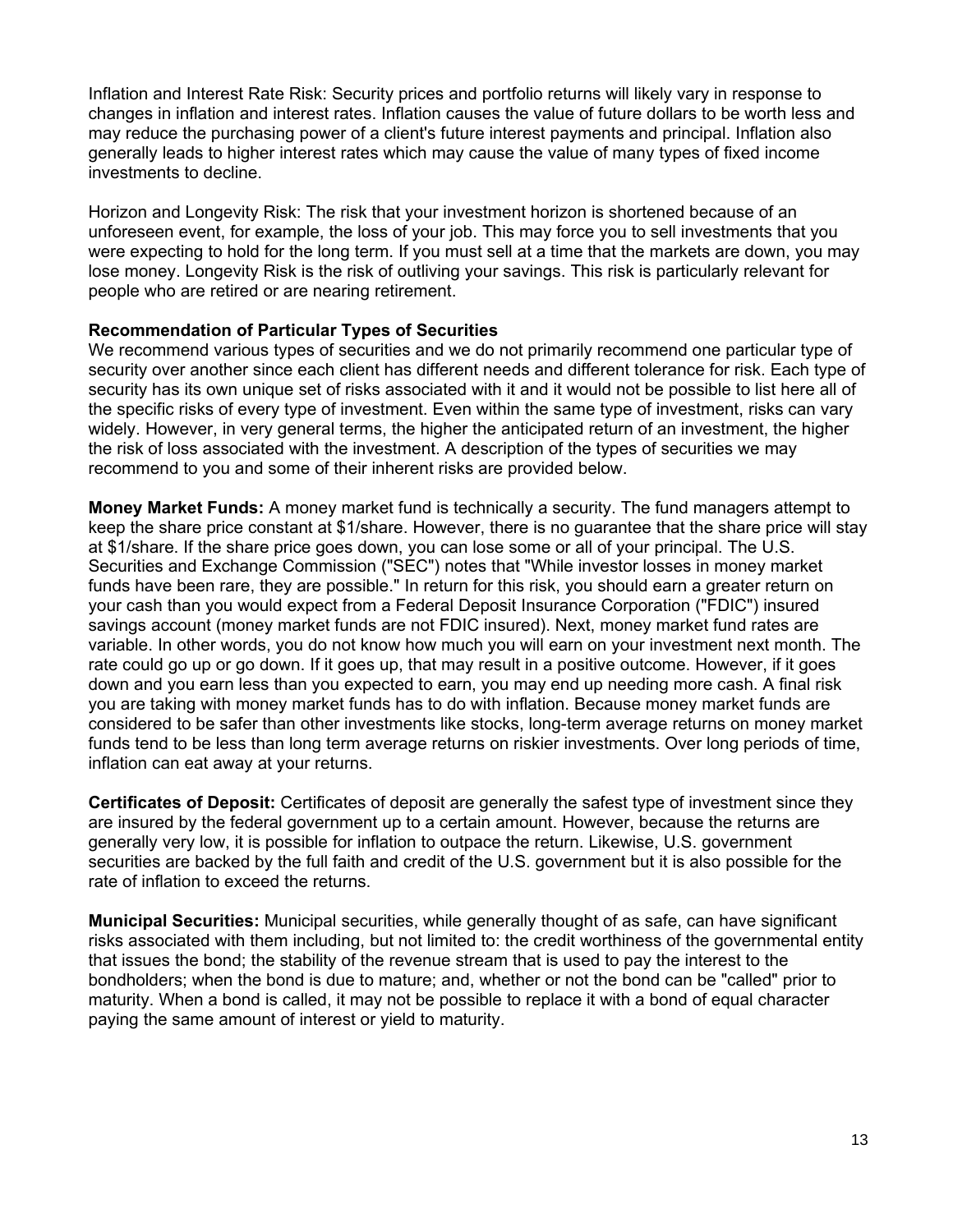**Bonds:** Corporate debt securities (or "bonds") are typically safer investments than equity securities, but their risk can also vary widely based on: the financial health of the issuer; the risk that the issuer might default; when the bond is set to mature; and, whether or not the bond can be "called" prior to maturity. When a bond is called, it may not be possible to replace it with a bond of equal character paying the same rate of return.

**Stocks:** There are numerous ways of measuring the risk of equity securities (also known simply as "equities" or "stock"). In very broad terms, the value of a stock depends on the financial health of the company issuing it. However, stock prices can be affected by many other factors including, but not limited to the class of stock (for example, preferred or common); the health of the market sector of the issuing company; and the overall health of the economy. In general, larger, better established companies ("large cap") tend to be safer than smaller start-up companies ("small cap") are but the mere size of an issuer is not, by itself, an indicator of the safety of the investment.

**Mutual Funds and Exchange Traded Funds:** Mutual funds and exchange traded funds ("ETF") are professionally managed collective investment systems that pool money from many investors and invest in stocks, bonds, short-term money market instruments, other mutual funds, other securities, or any combination thereof. The fund will have a manager that trades the fund's investments in accordance with the fund's investment objective. While mutual funds and ETFs generally provide diversification, risks can be significantly increased if the fund is concentrated in a particular sector of the market, primarily invests in small cap or speculative companies, uses leverage (i.e., borrows money) to a significant degree, or concentrates in a particular type of security (i.e., equities) rather than balancing the fund with different types of securities. ETFs differ from mutual funds since they can be bought and sold throughout the day like stock and their price can fluctuate throughout the day. The returns on mutual funds and ETFs can be reduced by the costs to manage the funds. Also, while some mutual funds are "no load" and charge no fee to buy into, or sell out of, the fund, other types of mutual funds do charge such fees which can also reduce returns. Mutual funds can also be "closed end" or "open end". So-called "open end" mutual funds continue to allow in new investors indefinitely whereas "closed end" funds have a fixed number of shares to sell which can limit their availability to new investors.

ETFs may have tracking error risks. For example, the ETF investment adviser may not be able to cause the ETF's performance to match that of its underlying index or other benchmark, which may negatively affect the ETF's performance. In addition, for leveraged and inverse ETFs that seek to track the performance of their underlying indices or benchmarks on a daily basis, mathematical compounding may prevent the ETF from correlating with performance of its benchmark. In addition, an ETF may not have investment exposure to all of the securities included in its Underlying Index, or its weighting of investment exposure to such securities may vary from that of the underlying index. Some ETFs may invest in securities or financial instruments that are not included in the underlying index, but which are expected to yield similar performance.

#### **Commodity Exchange Traded Funds/Exchange Traded Notes**

A commodity ETF is usually focused on either a single commodity, holding it in physical storage, or is focused on investments in futures contracts. Other commodity ETFs look to track the performance of a commodity index that includes dozens of individual commodities through a combination of physical storage and derivatives positions. Commodity ETFs may be affected by changes in overall market movements, commodity index volatility, changes in interest rates or factors affecting a particular industry or commodity. Commodity ETFs may be subject to greater volatility than traditional ETFs. Risk factors of a commodity ETF may include, but are not limited to the use of aggressive investment techniques such as derivatives, options, forward contracts, correlation or inverse correlation, market price variance risk and leverage.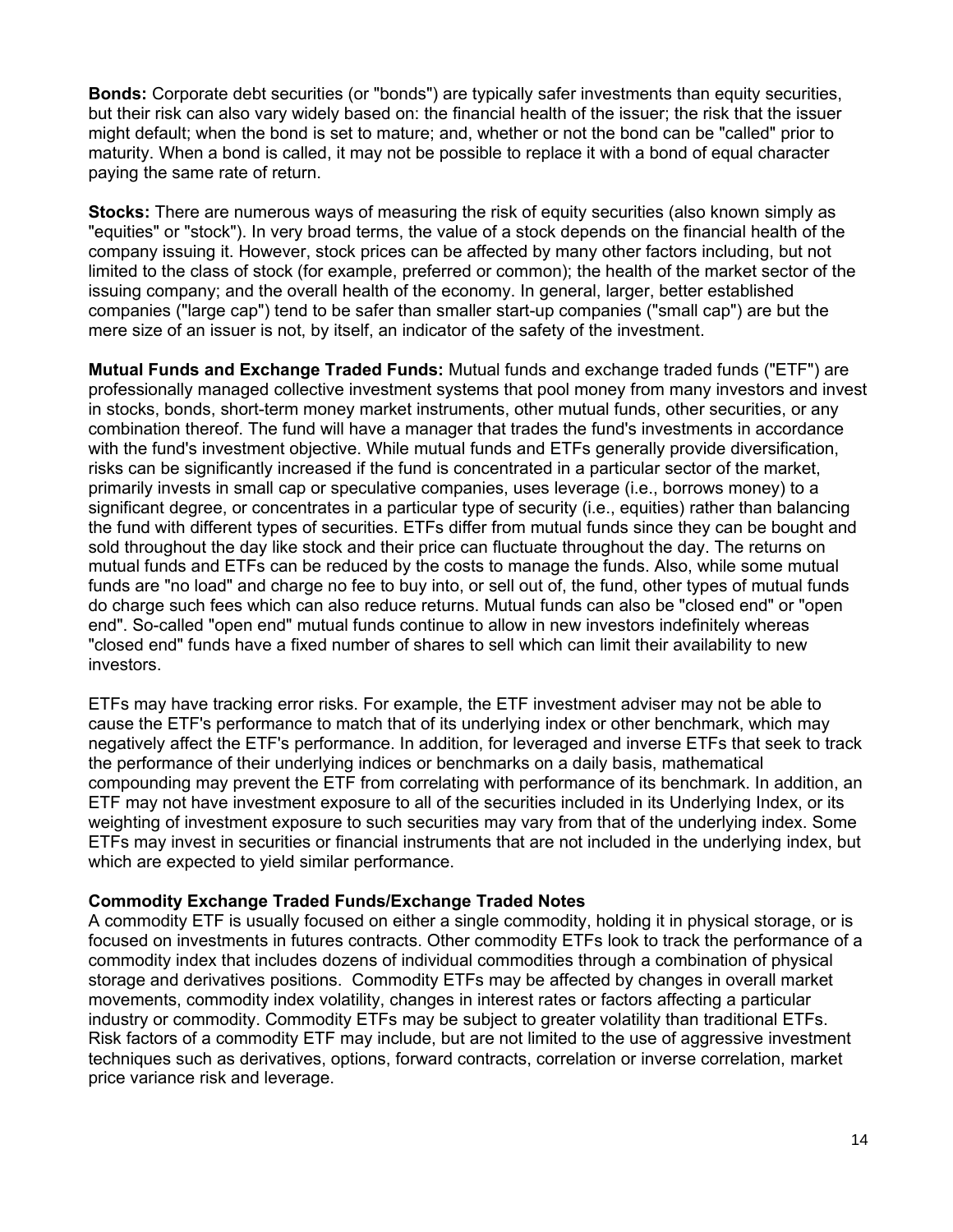An exchange traded note ("ETN") is a debt instrument issued by a bank. It is a senior, unsecured debit, that has a maturity date and is backed by the issuer.

ETNs seek to match the returns of an underlying asset and they do so by employing different strategies, including buying stocks, bonds, and options. Advantages of ETNs include limited tracking error between the ETN and the asset it is tracking and better tax treatment; an investor only pays regular capital gains when the ETN is sold. The main risk involved with ETNs is the credit quality of the issuing institution.

We use commodity ETFs and ETNs in our portfolios as a hedge against inflation or rising commodity prices.

#### **Leveraged Exchange Traded Funds:**

Leveraged Exchange Traded Funds ("Leveraged ETFs" or "L-ETF") seeks investment results for a single day only, not for longer periods. A "single day" is measured from the time the L-ETF calculates its net asset value ("NAV") to the time of the L-ETF's next NAV calculation. The return of the L-ETF for periods longer than a single day will be the result of each day's returns compounded over the period, which will very likely differ from multiplying the return by the stated leverage for that period. For periods longer than a single day, the L-ETF will lose money when the level of the Index is flat, and it is possible that the L-ETF will lose money even if the level of the Index rises. Longer holding periods, higher index volatility and greater leverage both exacerbate the impact of compounding on an investor's returns. During periods of higher Index volatility, the volatility of the Index may affect the L-ETF's return as much as or more than the return of the Index. Leveraged ETFs are different from most exchangetraded funds in that they seek leveraged returns relative to the applicable index and only on a daily basis. The L-ETF also is riskier than similarly benchmarked exchange-traded funds that do not use leverage. Accordingly, the L-ETF may not be suitable for all investors and should be used only by knowledgeable investors who understand the potential consequences of seeking daily leveraged investment results.

Leveraged ETF Leveraged Risk - The L-ETF obtains investment exposure in excess of its assets in seeking to achieve its investment objective — a form of leverage — and will lose more money in market environments adverse to its daily objective than a similar fund that does not employ such leverage. The use of such leverage could result in the total loss of an investor's investment. For example, a 2X fund will have a multiplier of two times (2x) the Index. A single day movement in the Index approaching 50% at any point in the day could result in the total loss of a shareholder's investment if that movement is contrary to the investment objective of the L-ETF, even if the Index subsequently moves in an opposite direction, eliminating all or a portion of the earlier movement. This would be the case with any such single day movements in the Index, even if the Index maintains a level greater than zero at all times.

Leveraged ETF Compounding Risk - Compounding affects all investments but has a more significant impact on a leveraged fund. Particularly during periods of higher Index volatility, compounding will cause results for periods longer than a single day to vary from the stated multiplier of the return of the Index. This effect becomes more pronounced as volatility increases.

Leveraged ETF Use of Derivatives - The L-ETF obtains investment exposure through derivatives. Investing in derivatives may be considered aggressive and may expose the L-ETF to greater risks than investing directly in the reference asset(s) underlying those derivatives. These risks include counterparty risk, liquidity risk and increased correlation risk (each as discussed below). When the L-ETF uses derivatives, there may be imperfect correlation between the value of the reference asset(s) and the derivative, which may prevent the L-ETF from achieving its investment objective. Because derivatives often require only a limited initial investment, the use of derivatives also may expose the L-ETF to losses in excess of those amounts initially invested. The L-ETF may use a combination of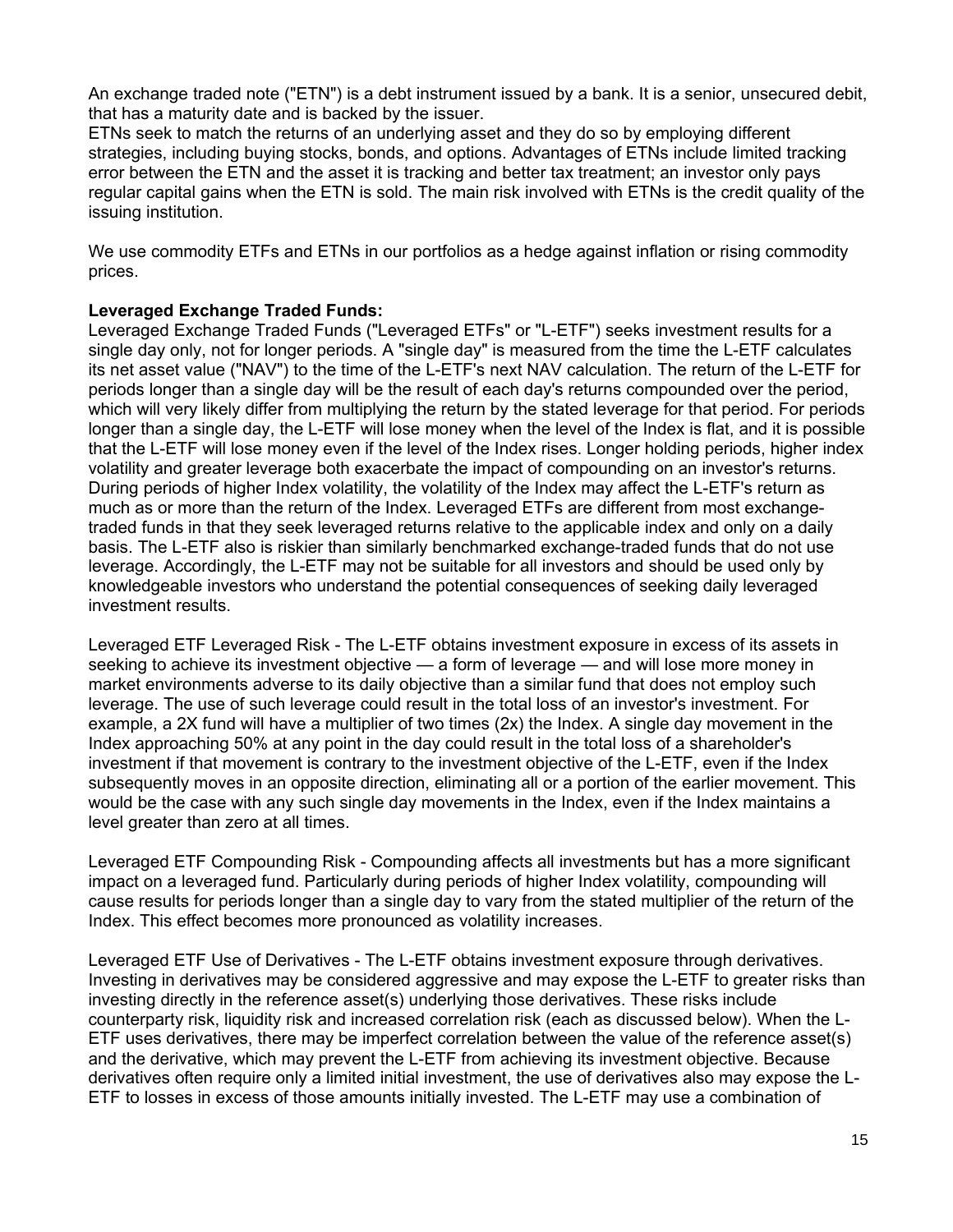swaps on the Index and swaps on an ETF that is designed to track the performance of the Index. The performance of an ETF may not track the performance of the Index due to embedded costs and other factors. Thus, to the extent the L-ETF invests in swaps that use an ETF as the reference asset, the L-ETF may be subject to greater correlation risk and may not achieve as high a degree of correlation with the Index as it would if the L-ETF only used swaps on the Index. Moreover, with respect to the use of swap agreements, if the Index has a dramatic intraday move that causes a material decline in the L-ETF's net assets, the terms of a swap agreement between the L-ETF and its counterparty may permit the counterparty to immediately close out the transaction with the L-ETF. In that event, the L-ETF may be unable to enter into another swap agreement or invest in other derivatives to achieve the desired exposure consistent with the L-ETF's investment objective. This, in turn, may prevent the L-ETF from achieving its investment objective, even if the Index reverses all or a portion of its intraday move by the end of the day. Any costs associated with using derivatives will also have the effect of lowering the L-ETF's return.

**Commercial Paper:** Commercial paper ("CP") is, in most cases, an unsecured promissory note that is issued with a maturity of 270 days or less. Being unsecured the risk to the investor is that the issuer may default. There is a less risk in asset based commercial paper (ABCP). The difference between ABCP and CP is that instead of being an unsecured promissory note representing an obligation of the issuing company, ABCP is backed by securities. Therefore, the perceived quality of the ABCP depends on the underlying securities.

**Real Estate:** Real estate is increasingly being used as part of a long-term core strategy due to increased market efficiency and increasing concerns about the future long-term variability of stock and bond returns. In fact, real estate is known for its ability to serve as a portfolio diversifier and inflation hedge. However, the asset class still bears a considerable amount of market risk. Real estate has shown itself to be very cyclical, somewhat mirroring the ups and downs of the overall economy. In addition to employment and demographic changes, real estate is also influenced by changes in interest rates and the credit markets, which affect the demand and supply of capital and thus real estate values. Along with changes in market fundamentals, investors wishing to add real estate as part of their core investment portfolios need to look for property concentrations by area or by property type. Because property returns are directly affected by local market basics, real estate portfolios that are too heavily concentrated in one area or property type can lose their risk mitigation attributes and bear additional risk by being too influenced by local or sector market changes.

**Real Estate Investment Trust:** A real estate investment trust ("REIT") is a corporate entity which invests in real estate and/or engages in real estate financing. A REIT reduces or eliminates corporate income taxes. REITs can be publicly or privately held. Public REITs may be listed on public stock exchanges. REITs are required to declare 90% of their taxable income as dividends, but they actually pay dividends out of funds from operations, so cash flow has to be strong or the REIT must either dip into reserves, borrow to pay dividends, or distribute them in stock (which causes dilution). After 2012, the IRS stopped permitting stock dividends. Most REITs must refinance or erase large balloon debts periodically. The credit markets are no longer frozen, but banks are demanding, and getting, harsher terms to re-extend REIT debt. Some REITs may be forced to make secondary stock offerings to repay debt, which will lead to additional dilution of the stockholders. Fluctuations in the real estate market can affect the REIT's value and dividends.

**Warrants:** A warrant is a derivative (security that derives its price from one or more underlying assets) that confers the right, but not the obligation, to buy or sell a security - normally an equity - at a certain price before expiration. The price at which the underlying security can be bought or sold is referred to as the exercise price or strike price. Warrants that confer the right to buy a security are known as call warrants; those that confer the right to sell are known as put warrants. Warrants are in many ways similar to options. The main difference between warrants and options is that warrants are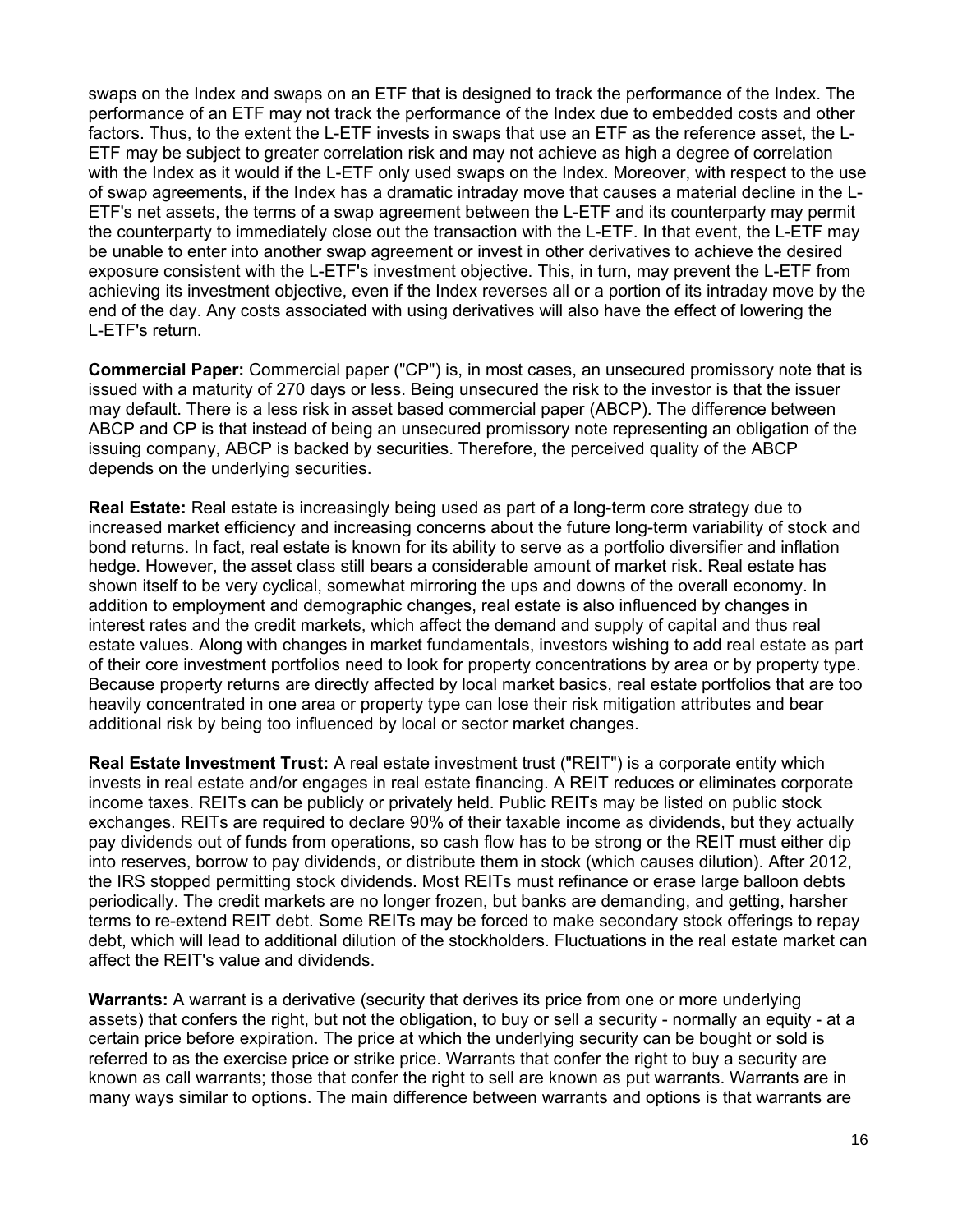issued and guaranteed by the issuing company, whereas options are traded on an exchange and are not issued by the company. Also, the lifetime of a warrant is often measured in years, while the lifetime of a typical option is measured in months. Warrants do not pay dividends or come with voting rights.

**Options Contracts:** Options are complex securities that involve risks and are not suitable for everyone. Option trading can be speculative in nature and carry substantial risk of loss. It is generally recommended that you only invest in options with risk capital. An option is a contract that gives the buyer the right, but not the obligation, to buy or sell an underlying asset at a specific price on or before a certain date (the "expiration date"). The two types of options are calls and puts.

A call gives the holder the right to buy an asset at a certain price within a specific period of time. Calls are similar to having a long position on a stock. Buyers of calls hope that the stock will increase substantially before the option expires.

A put gives the holder the right to sell an asset at a certain price within a specific period of time. Puts are very similar to having a short position on a stock. Buyers of puts hope that the price of the stock will fall before the option expires.

Selling options is more complicated and can be even riskier.

The option trading risks pertaining to options buyers are:

- Risk of losing your entire investment in a relatively short period of time.
- The risk of losing your entire investment increases if, as expiration nears, the stock is below the strike price of the call (for a call option) or if the stock is higher than the strike price of the put (for a put option).
- European style options which do not have secondary markets on which to sell the options prior to expiration can only realize its value upon expiration.
- Specific exercise provisions of a specific option contract may create risks.
- Regulatory agencies may impose exercise restrictions, which stops you from realizing value.

The option trading risks pertaining to options sellers are:

- Options sold may be exercised at any time before expiration.
- Covered Call traders forgo the right to profit when the underlying stock rises above the strike price of the call options sold and continues to risk a loss due to a decline in the underlying stock.
- Writers of Naked Calls risk unlimited losses if the underlying stock rises.
- Writers of Naked Puts risk unlimited losses if the underlying stock drops.
- Writers of naked positions run margin risks if the position goes into significant losses. Such risks may include liquidation by the broker.
- Writers of call options could lose more money than a short seller of that stock could on the same rise on that underlying stock. This is an example of how the leverage in options can work against the option trader.
- Writers of Naked Calls are obligated to deliver shares of the underlying stock if those call options are exercised.
- Call options can be exercised outside of market hours such that effective remedy actions cannot be performed by the writer of those options.
- Writers of stock options are obligated under the options that they sold even if a trading market is not available or that they are unable to perform a closing transaction.
- The value of the underlying stock may surge or ditch unexpectedly, leading to automatic exercises.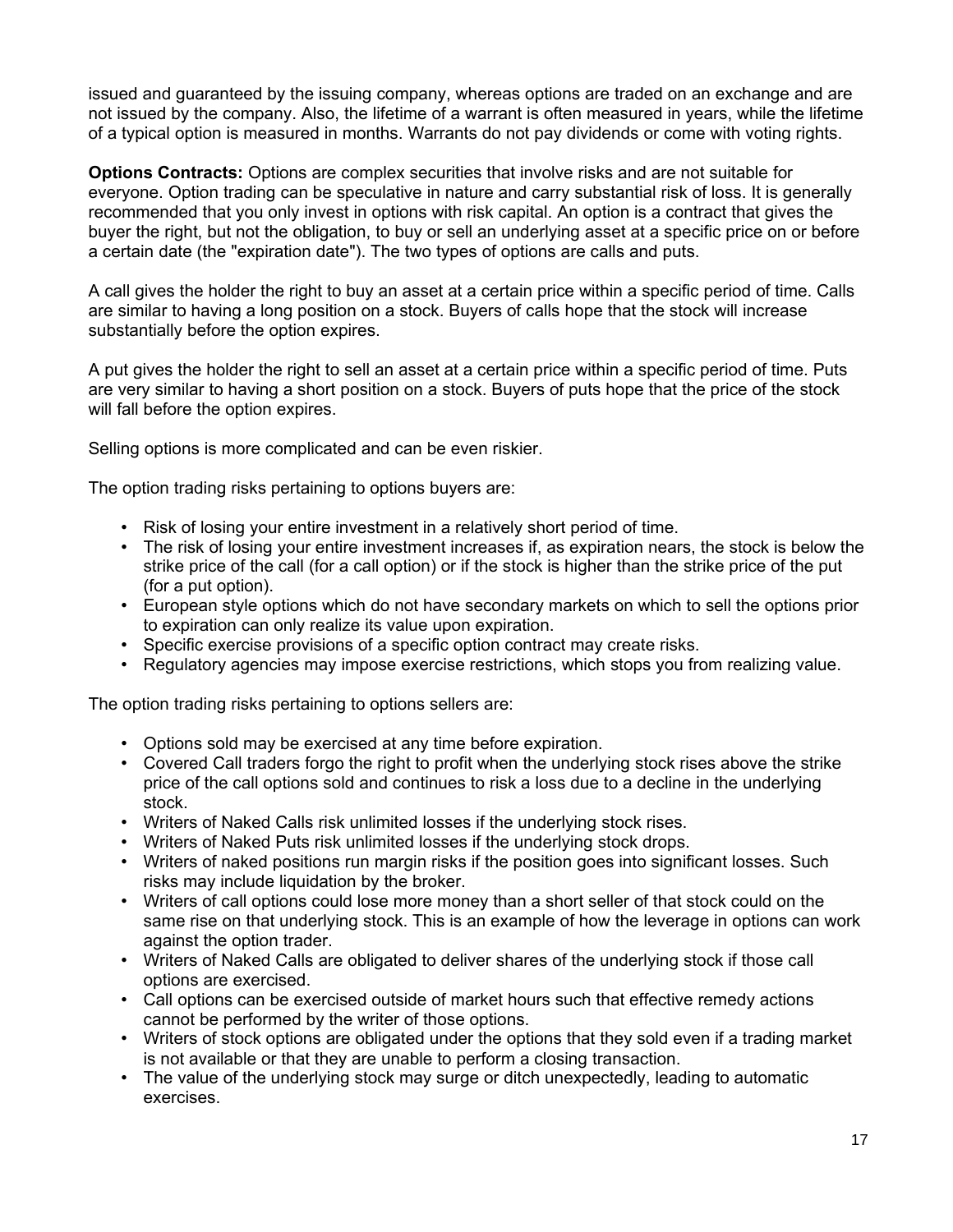Other option trading risks are:

- The complexity of some option strategies is a significant risk on its own.
- Option trading exchanges or markets and option contracts themselves are open to changes at all times.
- Options markets have the right to halt the trading of any options, thus preventing investors from realizing value.
- Risk of erroneous reporting of exercise value.
- If an options brokerage firm goes insolvent, investors trading through that firm may be affected.
- Internationally traded options have special risks due to timing across borders.

Risks that are not specific to options trading include market risk, sector risk and individual stock risk. Option trading risks are closely related to stock risks, as stock options are a derivative of stocks.

**Structured Products:** A structured product, also known as a market-linked product, is generally a prepackaged investment strategy based on derivatives, such as a single security, a basket of securities, options, indices, commodities, debt issuances, and/or foreign currencies, and to a lesser extent, swaps. Structured products are usually issued by investment banks or affiliates thereof. They have a fixed maturity, and have two components: a note and a derivative. The derivative component is often an option. The note provides for periodic interest payments to the investor at a predetermined rate, and the derivative component provides for the payment at maturity. Some products use the derivative component as a put option written by the investor that gives the buyer of the put option the right to sell to the investor the security or securities at a predetermined price. Other products use the derivative component to provide for a call option written by the investor that gives the buyer of the call option the right to buy the security or securities from the investor at a predetermined price. A feature of some structured products is a "principal guarantee" function, which offers protection of principal if held to maturity. However, these products are not always Federal Deposit Insurance Corporation insured; they may only be insured by the issuer, and thus have the potential for loss of principal in the case of a liquidity crisis, or other solvency problems with the issuing company. Investing in structured products involves a number of risks including but not limited to: fluctuations in the price, level or yield of underlying instruments, interest rates, currency values and credit quality; substantial loss of principal; limits on participation in any appreciation of the underlying instrument; limited liquidity; credit risk of the issuer; conflicts of interest; and other events that are difficult to predict.

**Alternative Investments** are normally investments with companies or sectors that are not publicly traded. These investments are normally very illiquid; therefore, they are not ideal for clients with frequent cash needs. There is normally no public market for private equity shares, if investors need to sell their shares, they may do so at a substantial discount. These investments should be viewed as long term investments. These Investments are highly speculative and may only be suitable for Clients who (a) understand and are willing to assume the economic, legal and other risks involved, and (b) are financially able to assume significant losses. Before deciding to invest in Alternative Investments, Clients should carefully consider its investment objectives, level of experience, and risk appetite. The possibility exists that a Client could sustain a loss of some or all of its initial investment. Clients should be aware of all the risks associated with Alternative Investments prior to investing.

# <span id="page-17-0"></span>**Item 9 Disciplinary Information**

We are required to disclose the facts of any legal or disciplinary events that are material to a client's evaluation of our advisory business or the integrity of our management. We do not have any required disclosures under this item.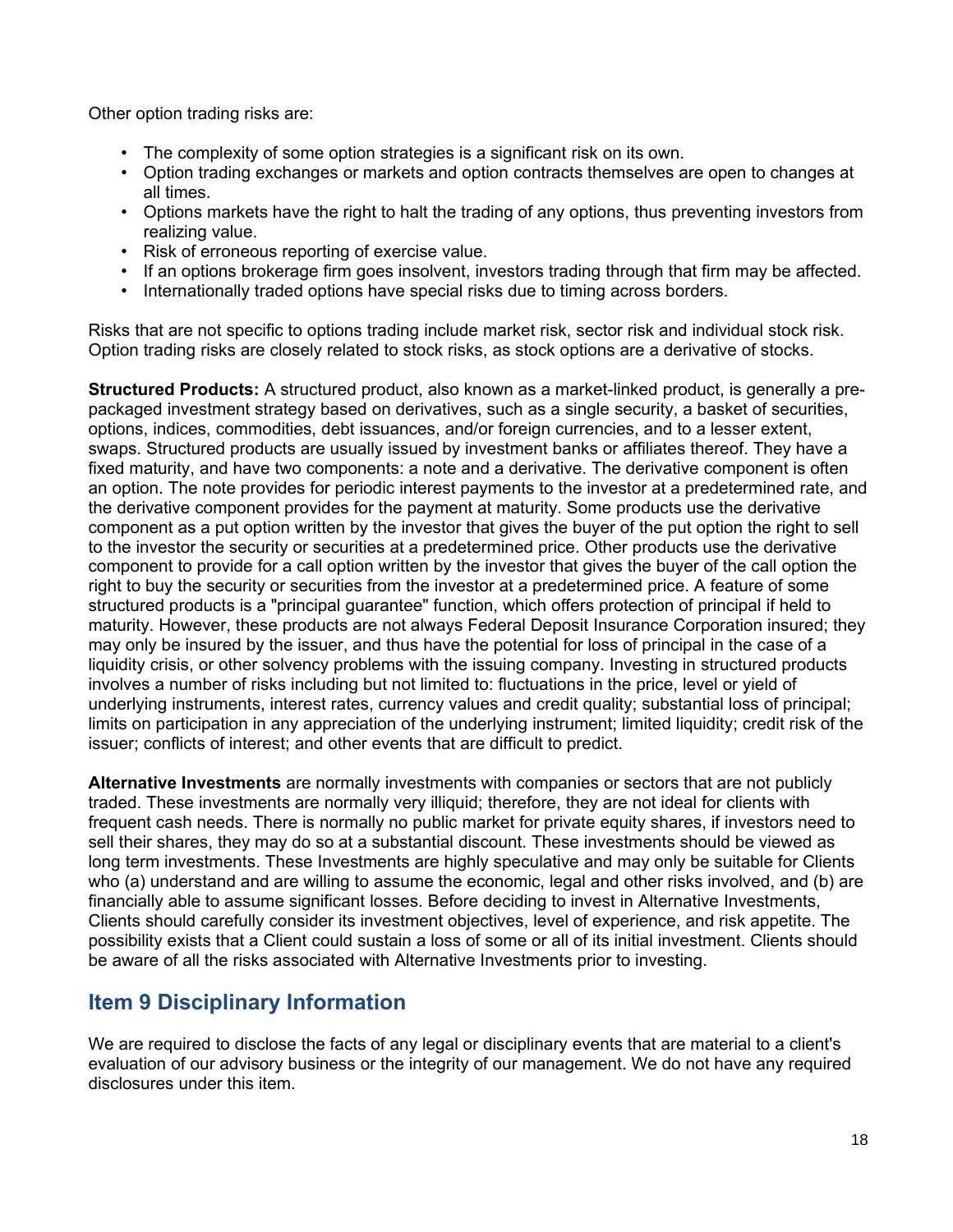# <span id="page-18-1"></span>**Item 10 Other Financial Industry Activities and Affiliations**

#### **Registrations with Broker-Dealer**

Some persons providing investment advice on behalf of our firm are registered representatives with Kingswood Capital Partners, LLC a securities broker-dealer, and a member of the Financial Industry Regulatory Authority and the Securities Investor Protection Corporation. See the *Fees and Compensation* section in this brochure for more information on the compensation received by registered representatives who are affiliated with our firm.

#### **Recommendation of Other Advisers**

We may recommend that you use a third party money manager based on your needs and suitability. We may share in the fees, directly or indirectly, from the third party money manager for recommending that you use their services. Moreover, we do not have any other business relationships with the recommended money managers. Refer to the *Advisory Business* section above for additional disclosures on this topic.

#### **Other Business Names**

Certain members of CWA will be doing business under the name Next Chapter Advisers and TDC Financial LLC. Next Chapter Advisers and TDC Financial LLC is doing business as CWA and is not a separately registered investment adviser.

#### **Insurance**

Capital Wealth Insurance is a licensed insurance agency. In this capacity we may recommend the purchase of certain insurance-related products on a commission basis, and from time to time, will offer Clients advice or products from those activities. The recommendation that a Client purchase an insurance commission product presents a **conflict of interest**, as the receipt of commissions may provide an incentive to recommend investment products based on commissions received, rather than on a particular Client's need. No Client is under any obligation to purchase any commission products. Clients are reminded that they may purchase insurance products recommended through other, nonaffiliated insurance agents.

Clients should be aware that these services pay the selling agent a commission and involve a possible conflict of interest, as commissionable products can conflict with the fiduciary duties of a registered investment adviser. Capital Wealth Alliance, LLC always acts in the best interest of the Client; including the sale of commissionable products to advisory Clients.

# <span id="page-18-0"></span>**Item 11 Code of Ethics, Participation or Interest in Client Transactions and Personal Trading**

#### **Description of Our Code of Ethics**

We strive to comply with applicable laws and regulations governing our practices. Therefore, our Code of Ethics includes guidelines for professional standards of conduct for persons associated with our firm. Our goal is to protect your interests at all times and to demonstrate our commitment to our fiduciary duties of honesty, good faith, and fair dealing with you. All persons associated with our firm are expected to adhere strictly to these guidelines. Persons associated with our firm are also required to report any violations of our Code of Ethics. Additionally, we maintain and enforce written policies reasonably designed to prevent the misuse or dissemination of material, non-public information about you or your account holdings by persons associated with our firm.

Clients or prospective clients may obtain a copy of our Code of Ethics by contacting us at the telephone number on the cover page of this brochure.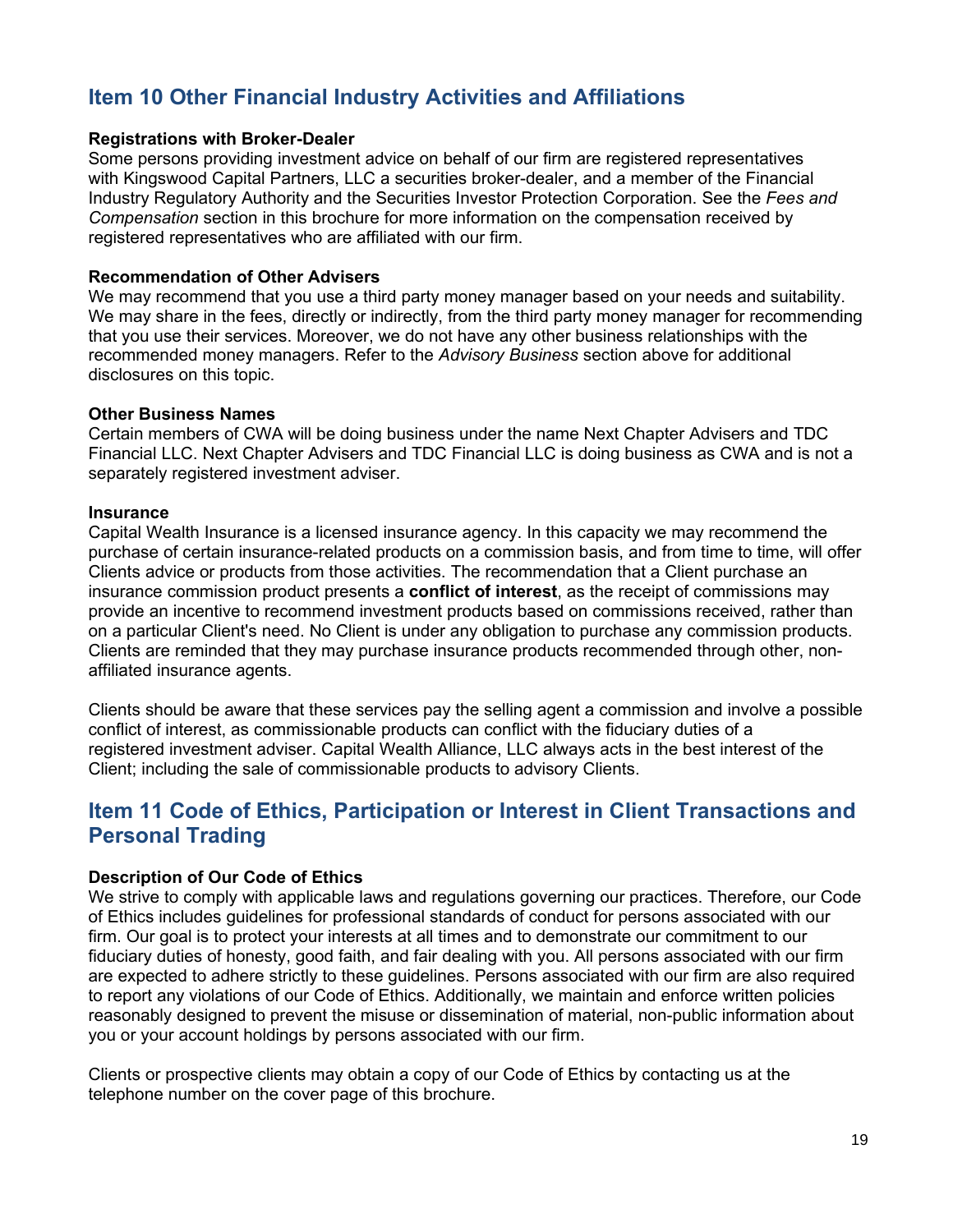#### **Participation or Interest in Client Transactions**

Neither our firm nor any persons associated with our firm has any material financial interest in client transactions beyond the provision of investment advisory services as disclosed in this brochure.

#### **Personal Trading Practices**

Our firm or persons associated with our firm may buy or sell the same securities that we recommend to you or securities in which you are already invested. A conflict of interest exists in such cases because we have the ability to trade ahead of you and potentially receive more favorable prices than you will receive. To mitigate this conflict of interest, it is our policy that neither our firm nor persons associated with our firm shall have priority over your account in the purchase or sale of securities.

#### **Block Trading**

Our firm or persons associated with our firm may buy or sell securities for you at the same time we or persons associated with our firm buy or sell such securities for our own account. We may also combine our orders to purchase securities with your orders to purchase securities ("block trading"). Refer to the *Brokerage Practices* section in this brochure for information on our block trading practices.

A conflict of interest exists in such cases because we have the ability to trade ahead of you and potentially receive more favorable prices than you will receive. To eliminate this conflict of interest, it is our policy that neither our firm nor persons associated with our firm shall have priority over your account in the purchase or sale of securities and shall not place a trade in the same day in the same security as any clients.

### <span id="page-19-0"></span>**Item 12 Brokerage Practices**

We recommend the brokerage and custodial services of Raymond James & Associates, Inc. ("Raymond James") (Member NYSE/SIPC), or Schwab (whether one or more "Custodian"). Your assets must be maintained in an account at a "qualified custodian," generally a broker-dealer or bank. In recognition of the value of the services the Custodian provides, you may pay higher commissions and/or trading costs than those that may be available elsewhere.

We seek to recommend a custodian/broker that will hold your assets and execute transactions on terms that are, overall, the most favorable compared to other available providers and their services. We consider various factors, including:

- Capability to buy and sell securities for your account itself or to facilitate such services.
- The likelihood that your trades will be executed.
- Availability of investment research and tools.
- Overall quality of services.
- Competitiveness of price.
- Reputation, financial strength, and stability.
- Existing relationship with our firm and our other clients.

#### **Research and Other Soft Dollar Benefits**

We do not have any soft dollar arrangements.

#### **Economic Benefits**

As a registered investment adviser, our contract with your account custodian allows access to their institutional platform. As such, we have access to research products and services from your account custodian and/or other brokerage firm. These products may include financial publications, information about particular companies and industries, research software, and other products or services that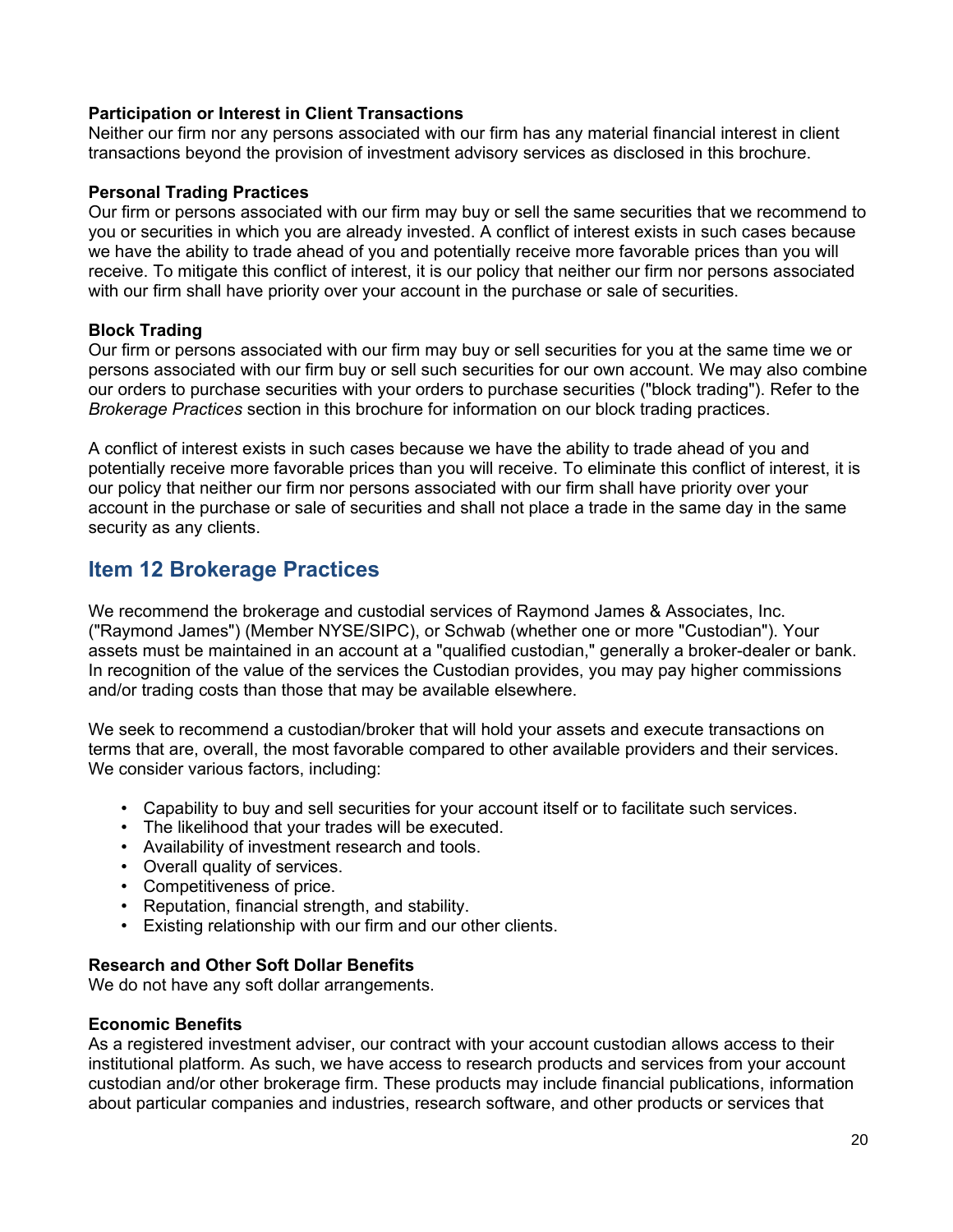provide lawful and appropriate assistance to our firm in the performance of our investment decisionmaking responsibilities. Such research products and services are provided to all investment advisers that utilize the institutional services platforms of these firms, and are not considered to be paid for with soft dollars. However, you should be aware that the commissions charged by a particular broker for a particular transaction or set of transactions may be greater than the amounts another broker who did not provide research services or products might charge.

#### **Brokerage for Client Referrals**

We do not receive client referrals from broker-dealers in exchange for cash or other compensation, such as brokerage services or research.

#### **Directed Brokerage**

We routinely require that transactions be executed through Raymond James or Schwab. As such, we may be unable to achieve the most favorable execution of your transactions and you may pay higher brokerage commissions than you might otherwise pay through another broker-dealer that offers the same types of services. Not all advisers require their clients to direct brokerage.

Some persons providing investment advice on behalf of our firm who are registered representatives of Kingswood Capital Partners, LLC may recommend Kingswood Capital Partners, LLC to you for brokerage services. These individuals are subject to applicable rules that restrict them from conducting securities transactions away from Kingswood Capital Partners, LLC unless Kingswood Capital Partners, LLC provides the representative with written authorization to do so. Therefore, these individuals are generally limited to conducting securities transactions through Kingswood Capital Partners, LLC. It may be the case that Kingswood Capital Partners, LLC charges higher transactions costs and/or custodial fees than another broker charges for the same types of services. If transactions are executed through Kingswood Capital Partners, LLC, these individuals (in their separate capacities as registered representatives of Kingswood Capital Partners, LLC) may earn commission-based compensation as result of placing the recommended securities transactions through Kingswood Capital Partners, LLC. This practice presents a conflict of interest because these registered representatives have an incentive to effect securities transactions for the purpose of generating commissions rather than solely based on your needs. You may utilize the broker-dealer of your choice and have no obligation to purchase or sell securities through such broker as we recommend. However, if you do not use Kingswood Capital Partners, LLC, we may not be able to accept your account. See the *Fees and Compensation* section in this brochure for more information on the compensation received by registered representatives who are affiliated with our firm.

#### **Block Trades**

We combine multiple orders for shares of the same securities purchased for discretionary and non discretionary advisory accounts we manage (this practice is commonly referred to as "block trading"). We will then distribute a portion of the shares to participating accounts in a fair and equitable manner. Aggregated orders may include proprietary or related accounts. Such accounts are treated as client accounts and are neither given preferential nor inferior treatment versus other client accounts. Generally, participating accounts will pay a fixed transaction cost regardless of the number of shares transacted. In certain cases, each participating account pays an average price per share for all transactions and pays a proportionate share of all transaction costs on any given day. In the event an order is only partially filled, the shares will be allocated to participating accounts in a fair and equitable manner, typically in proportion to the size of each client's order. Accounts owned by our firm or persons associated with our firm may participate in block trading with your accounts; however, they will not be given preferential treatment.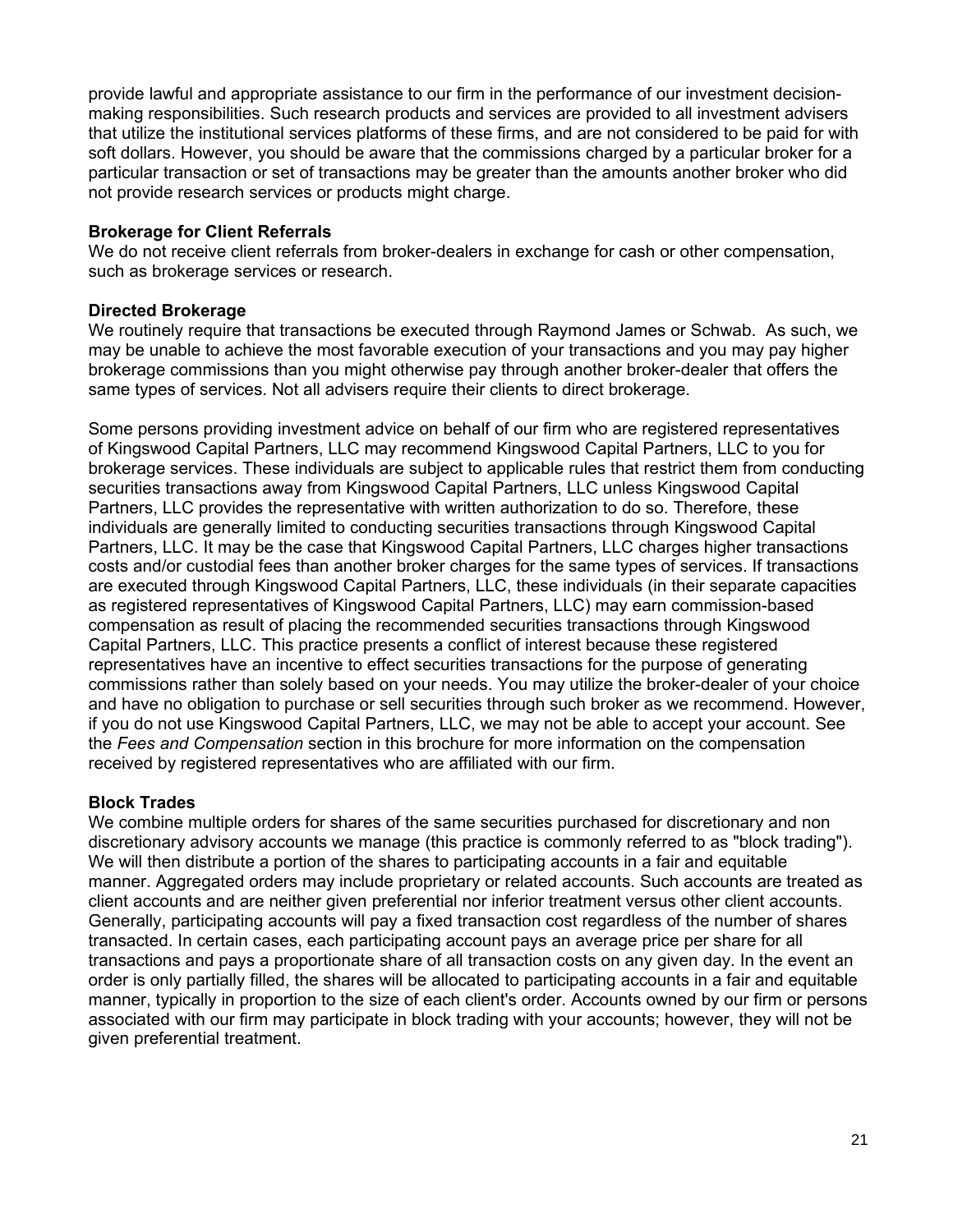We do not block trade for non-discretionary accounts. Accordingly, non-discretionary accounts may pay different costs than discretionary accounts pay. If you enter into non-discretionary arrangements with our firm, we may not be able to buy and sell the same quantities of securities for you and you may pay higher commissions, fees, and/or transaction costs than clients who enter into discretionary arrangements with our firm.

# <span id="page-21-1"></span>**Item 13 Review of Accounts**

Your Financial Advisor will monitor your accounts on an ongoing basis and will conduct account reviews at least annually to ensure the advisory services provided to you are consistent with your investment needs and objectives. Additional reviews may be conducted based on various circumstances, including, but not limited to:

- contributions and withdrawals,
- year-end tax planning,
- market moving events,
- security specific events, and/or,
- changes in your risk/return objectives.

We will provide you with additional or regular written reports in conjunction with account reviews upon your request. Reports we provide to you will contain relevant account and/or market-related information such as an inventory of account holdings and account performance, etc. You will receive trade confirmations and monthly or quarterly statements from your account custodian(s).

Your Financial Advisor will review financial plans as needed, depending on the arrangements made with you at the inception of your advisory relationship to ensure that the advice provided is consistent with your investment needs and objectives. Generally, we will contact you periodically to determine whether any updates may be needed based on changes in your circumstances. Changed circumstances may include, but are not limited to marriage, divorce, birth, death, inheritance, lawsuit, retirement, job loss and/or disability, among others. We recommend meeting with you at least annually to review and update your plan if needed. Additional reviews will be conducted upon your request. Such reviews and updates may be subject to our then current hourly rate. Written updates to the financial plan will be provided in conjunction with the review. If you implement financial planning advice, you will receive trade confirmations and monthly or quarterly statements from relevant custodians.

# <span id="page-21-0"></span>**Item 14 Client Referrals and Other Compensation**

As disclosed under the *Fees and Compensation* section in this brochure, Certain persons providing investment advice on behalf of our firm are licensed insurance agents, and are registered representatives with CPS Insurance Services, Capital Wealth Insurance and or Bell and Associates. For information on the conflicts of interest this presents, and how we address these conflicts, refer to the *Fees and Compensation* section.

CWA has entered into written agreements with a third-party for the solicitation of advisory services by The Pacific Financial Group ("PFG")through which CWA receives compensation from PFG for client referrals. The terms of these written arrangements are disclosed to the referred client in a Solicitors Disclosure Statement we will provided to the client at the time of solicitation, along with a copy of this PFM brochure, in compliance with Rule 206(4)-3 of the Advisers Act. Client is under no obligation to act upon any recommendations by Capital Wealth Alliance, LLC or any of its Representatives with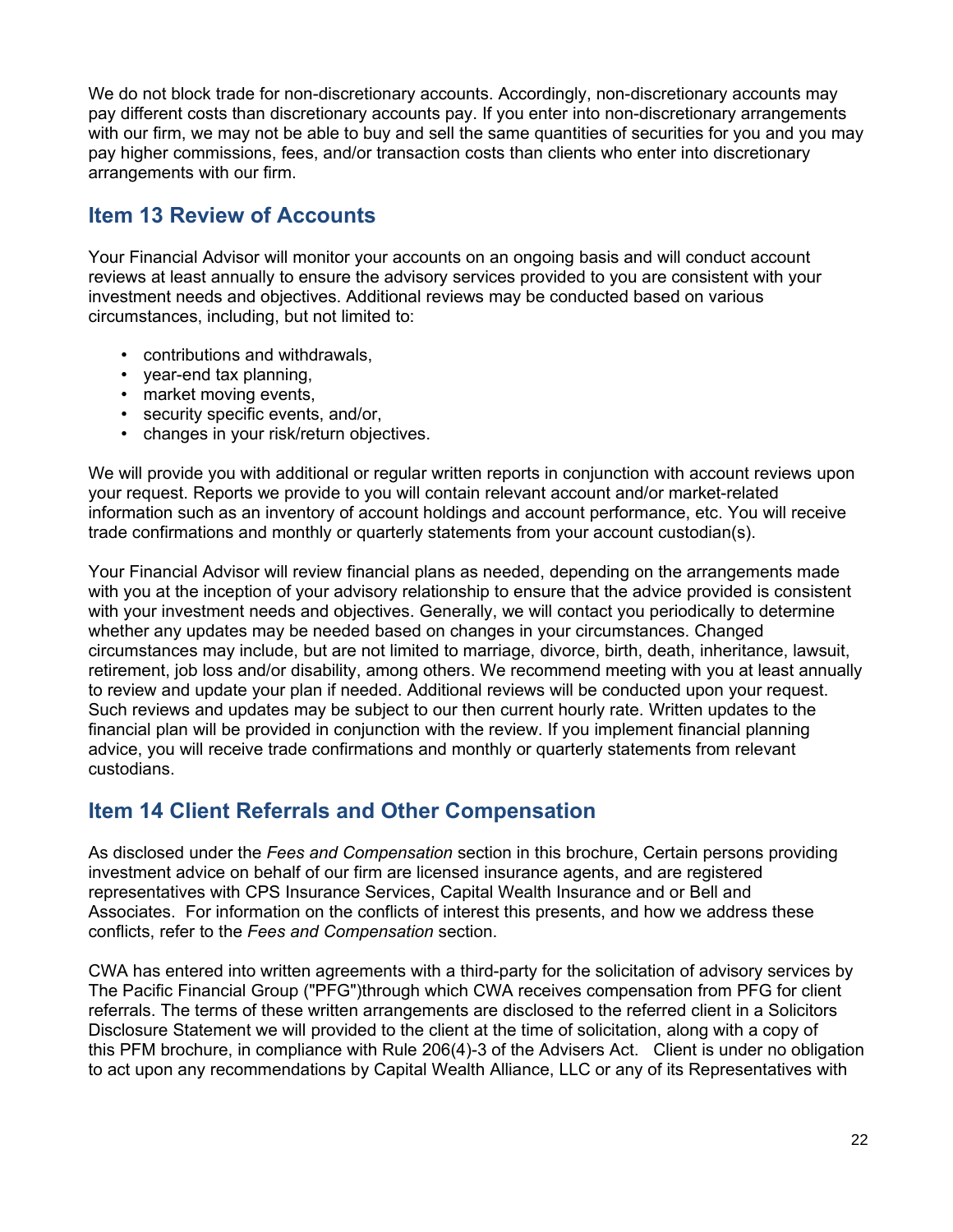respect to any investment product or service, and if the Client elects to act on any of the recommendations, the Client is under no obligation to effect the transactions through Capital Wealth Alliance, LLC.

CWA has entered into written agreements with a third-party for the solicitation of advisory clients, through which CWA compensates the soliciting party for client referrals. The terms of these written arrangements are disclosed to the referred client in a Solicitors Disclosure Statement provided to the client by the solicitor at the time of solicitation, along with a copy of this CWA brochure, in compliance with Rule 206(4)-3 of the Advisers Act. CWA has a solicitors agreement with Stratos Wealth Partners. Individuals associated with this solicitor may provide client referrals to CWA for a fee. Clients do not pay a higher advisory fee due to being referred by a solicitor.

We receive an economic benefit from Schwab in the form of the support products and services it makes available to us and other independent investment advisors whose clients maintain their accounts at Schwab. In addition, Schwab has also agreed to pay for certain products and services for which we would otherwise have to pay once the value of our clients' assets in accounts at Schwab reaches a certain size. You do not pay more for assets maintained at Schwab as a result of these arrangements. However, we benefit from the arrangement because the cost of these services would otherwise be borne directly by us. You should consider these conflicts of interest when selecting a custodian. The products and services provided by Schwab, how they benefit us, and the related conflicts of interest are described above (see Item 12 - Brokerage Practices). [

Refer to the *Brokerage Practices* section above for disclosures on research and other benefits we may receive resulting from our relationship with your account custodian.

### <span id="page-22-1"></span>**Item 15 Custody**

As paying agent for our firm, your independent custodian will directly debit your account(s) for the payment of our advisory fees. This ability to deduct our advisory fees from your accounts causes our firm to exercise limited custody over your funds or securities. We do not have physical custody of any of your funds and/or securities. Your funds and securities will be held with a bank, broker-dealer, or other qualified custodian. You will receive account statements from the qualified custodian(s) holding your funds and securities at least quarterly. The account statements from your custodian(s) will indicate the amount of our advisory fees deducted from your account(s) each billing period. You should carefully review account statements for accuracy.

### <span id="page-22-0"></span>**Item 16 Investment Discretion**

Before we can buy or sell securities on your behalf, you must first sign our discretionary management agreement and the appropriate trading authorization forms.

You may grant our firm discretion over the selection and amount of securities to be purchased or sold for your account(s) without obtaining your consent or approval prior to each transaction. You may specify investment objectives, guidelines, and/or impose certain conditions or investment parameters for your account(s). For example, you may specify that the investment in any particular stock or industry should not exceed specified percentages of the value of the portfolio and/or restrictions or prohibitions of transactions in the securities of a specific industry or security. It is at the discretion of the Adviser to accept restrictions or prohibitions, as it may have an impact on the Advisor's ability to manage the portfolio. Refer to the *Advisory Business* section in this brochure for more information on our discretionary management services.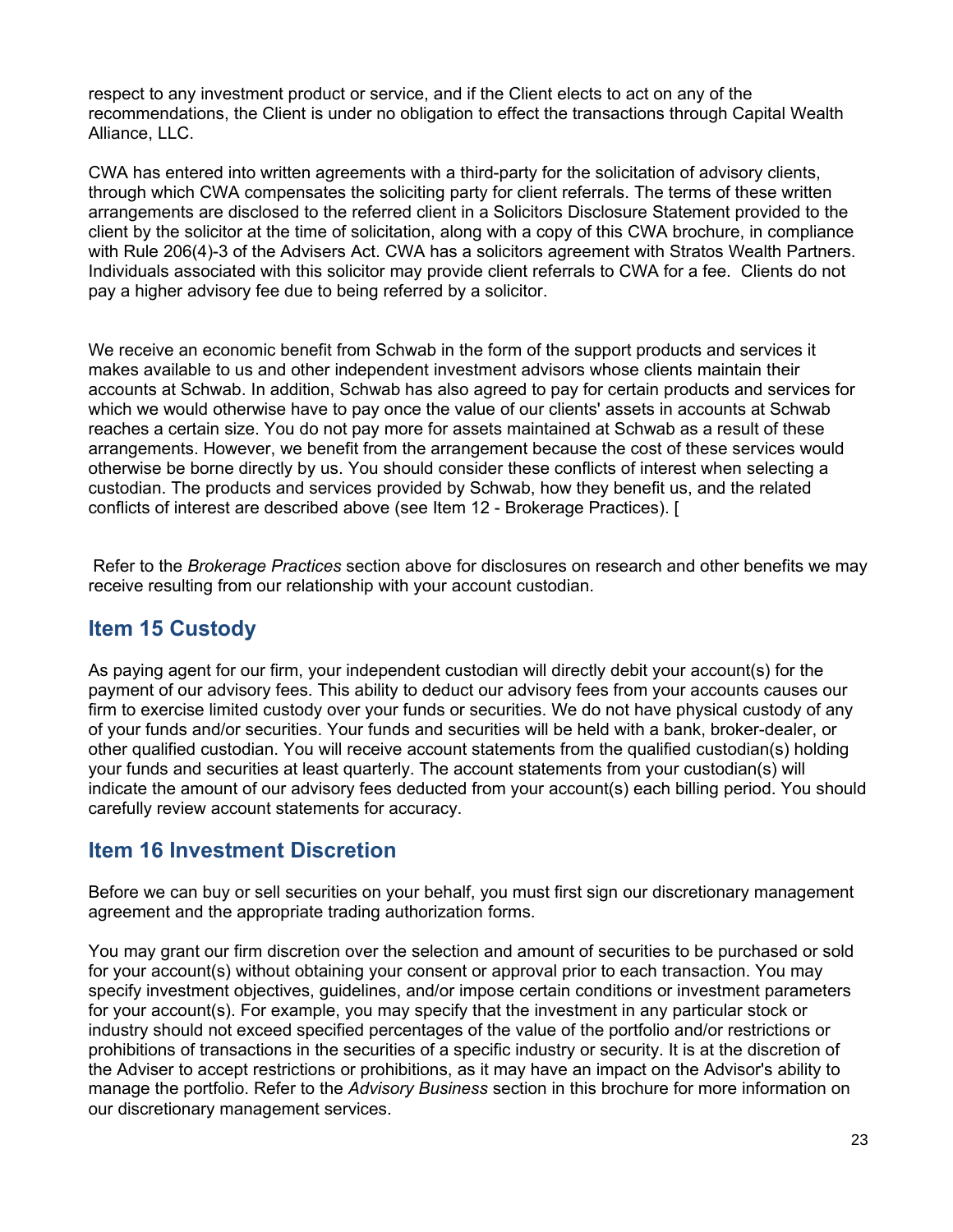# <span id="page-23-3"></span>**Item 17 Voting Client Securities**

We will not vote proxies on behalf of your advisory accounts. At your request, we may offer you advice regarding corporate actions and the exercise of your proxy voting rights. If you own shares of applicable securities, you are responsible for exercising your right to vote as a shareholder. If an account is managed by a third party money manager, proxies may be voted by the third party manager per the manager's contract.

In most cases, you will receive proxy materials directly from the account custodian. However, in the event we were to receive any written or electronic proxy materials, we would forward them directly to you by mail, unless you have authorized our firm to contact you by electronic mail, in which case, we would forward any electronic solicitations to vote proxies.

### <span id="page-23-2"></span>**Item 18 Financial Information**

Our firm does not have any financial condition or impairment that would prevent us from meeting our contractual commitments to you. We do not take physical custody of client funds or securities, or serve as trustee or signatory for client accounts, and, we do not require the prepayment of more than \$1,200 in fees six or more months in advance. Therefore, we are not required to include a financial statement with this brochure.

We have not filed a bankruptcy petition at any time in the past ten years.

### <span id="page-23-1"></span>**Item 19 Requirements for State-Registered Advisers**

We are a federally registered investment adviser; therefore, we are not required to respond to this item.

### <span id="page-23-0"></span>**Item 20 Additional Information**

#### **Trade Errors**

In the event a trading error occurs in your account, our policy is to restore your account to the position it should have been in had the trading error not occurred. Depending on the circumstances, corrective actions may include canceling the trade, adjusting an allocation, and/or reimbursing the account.

#### **Class Action Lawsuits**

We do not determine if securities held by you are the subject of a class action lawsuit or whether you are eligible to participate in class action settlements or litigation nor do we initiate or participate in litigation to recover damages on your behalf for injuries as a result of actions, misconduct, or negligence by issuers of securities held by you.

#### **IRA Rollover Considerations**

As part of our investment advisory services to you, we may recommend that you withdraw the assets from your employer's retirement plan and roll the assets over to an individual retirement account ("IRA") that we will manage on your behalf. If you elect to roll the assets to an IRA that is subject to our management, we will charge you an asset based fee as set forth in the agreement you executed with our firm. This practice presents a conflict of interest because persons providing investment advice on our behalf have an incentive to recommend a rollover to you for the purpose of generating fee based